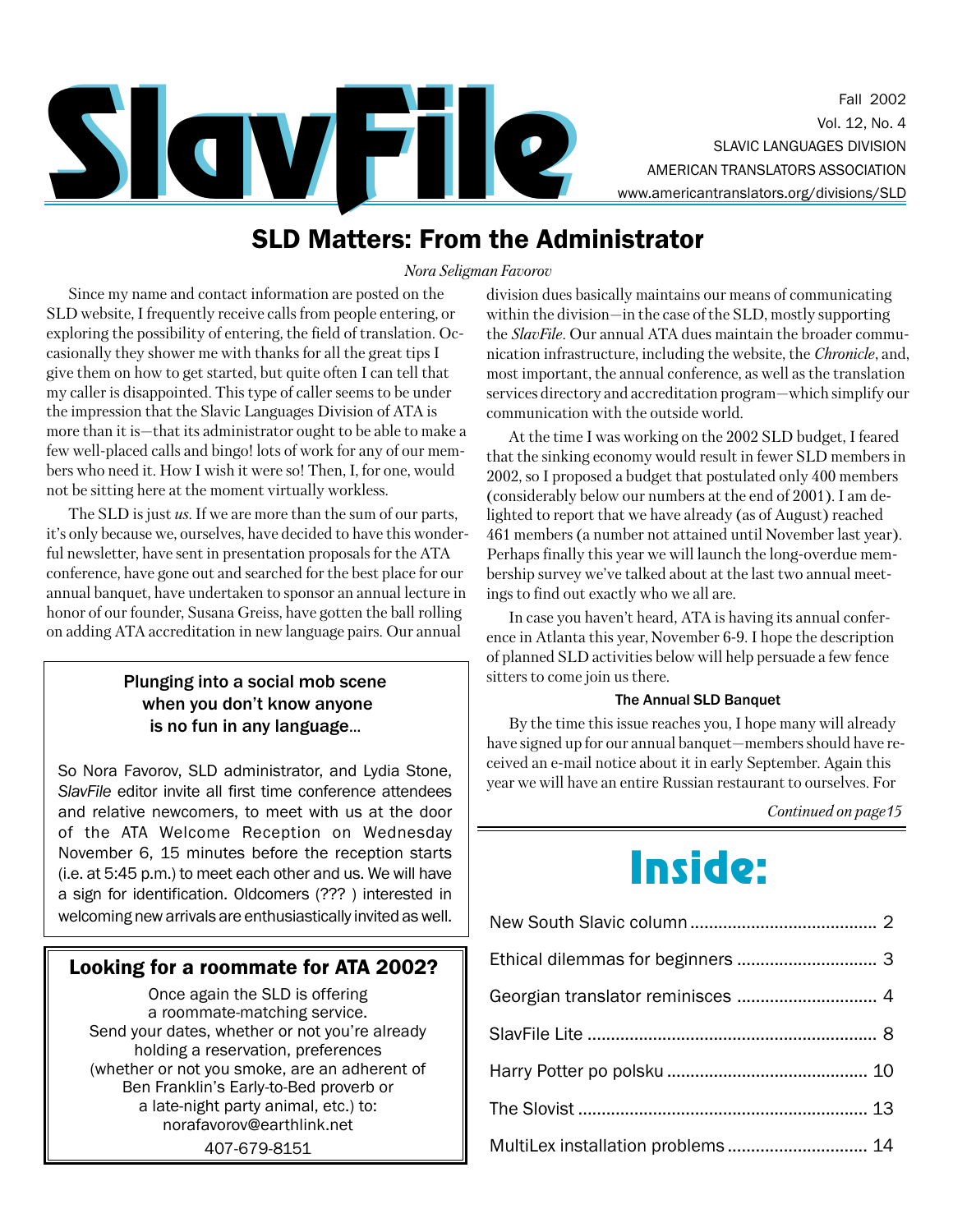#### SLAVIC LANGUAGES DIVISION

**Officers** 

Administrator: Nora Seligman Favorov 8364 Amber Oak Drive Orlando, FL 32817 Tel. & Fax: 407-679-8151 norafavorov@earthlink.net

Asst. Administrator: Alex Lane Tel.: 832-444-4555 Fax: 209-391-9931 words@galexi.com www.galexi.com/alex

Membership \$15 addition to ATA membership fee and designation of Slavic Languages Division membership on application or renewal form provides full membership. Write to ATA, 225 Reinekers Lane Alexandria, VA 22314

SlavFile is published four times yearly. Letters to the Editor, short articles of interest, and information for the calendar are invited. Submissions become the property of SlavFile and are subject to editing. Opinions expressed are those of the authors and do not necessarily represent the views of the Editor or of the Division.

Editor: Lydia Razran Stone 1111 Westmoreland Road Alexandria, VA 22308 Tel.: 703-768-5441 Fax: 703-768-1017 Ivdiastone@compuserve.com

**Associate Editor (Russian and Technical Material,** Layout and Typesetting): Galina Raff 1140 Ashley Creek Drive Matthews, NC 28105 Tel.: 704-849-8200 Fax: 704-841-2797 galina\_raff@att.net

Contributing Editor (Ukrainian): Vadim I. Khazin 44 Federal Kev Colts Neck, NJ 07722 Tel.: 212-650-8094 Fax: 732-866-4372 vadkhazin@cs.com

Contributing Editor (Polish): Ursula Klingenberg 822 Clayland St. St. Paul, MN 55104 Tel.: 651-649-0277 vaukling@msn.com

Contributing editor (South Slavic Languages): Paula Gordon 106 Dakota Ave. Wilmington, DE 19803-3216 Tel. & Fax: 836-236-7591

> Subscription to SlavFile without other membership benefits: \$15 in USA and Canada and \$20 elsewhere. Write to Nora Seligman Favorov at above address.

To advertise in SlavFile, contact Galina Raff at above address

## Dobro došli, y'all!

Paula Gordon Wilmington, DE

Welcome to a new column, tentatively called *JEZIK U TOKU*, (*Language in Progress*) featuring articles concerning the South Slavic languages – Bosnian, Croatian, Serbian and Slovenian and the Eastern Southern Slavic languages – Bulgarian and Macedonian. Although primarily intended to address translators and interpreters who work in these languages the column, I hope, will interest other *SlavFile* readers as well.

The seeds for this column seem to have been sown in March, when I started looking into the possibility of establishing new language pairs for accreditation: English <> Serbo-Croatian, or Bosnian, Croatian and Serbian. I contacted Nora Favorov, who was very supportive of the effort. (She continues to advise on strategies and how to navigate ATA protocol.) When I asked Nora about revising the announcement for the Fall *SlavFile* and possibly including some information about our efforts so far, she put me in touch with Lydia Stone, who pounced (yes, pounced), encouraging me to write that article about the new language pairs and perhaps combine it with some information about myself ("we love publishing" translator profiles, but no one contributes them anymore") and a description of my experience with peer review and, by the way, would I consider becoming the South Slavic Editor for the newsletter? (I'm paraphrasing, but I think you can feel the whoosh of the whirlwind!)

Caught off guard, I agreed to write an article about Membership Review (see below). And it soon became clear that Lydia was not going to let me submit that article without some sort of profile included (ditto). But I remained undecided about accepting the editor invitation — until I started getting to know my fellow newlanguage-pair committee members. I was really impressed (even intimidated!) by the scope of their education, experience and achievements, and I realized that incredible resources lay untapped among our South Slavic colleagues. So I decided to accept Lydia's offer to be South Slavic Editor. However, I want to serve as an editor; I don't want to write these columns myself. So I hereby invite (read: implore!) you  $-$  colleagues working in these languages  $-$  to provide the material. So far you've shown yourselves to be generous and enthusiastic in your response to the new language pair initiative. Let's stake out our territory in the Slavic Languages Division for this distinguished and dynamic group of languages!

#### But enough about you, let's talk about ME...

From the profiles of other translators and interpreters I've read, I have concluded that my experience is fairly typical: I never studied translation, but fell into it over a period of many years. Looking back from this vantage point, however, it seems that everything I've done up until now has led me to a career in translation, even though many actions were undertaken on a whim or inspired by events out of my control.

My background is in the production and technical side of performing arts and media. I graduated from college in 1983 (B.A., Brown, Semiotics) and moved to New York City, where I worked as a stage manager, lighting designer, production manager and technical director for experimental theater, dance, multimedia and performance art; I also hosted a weekly free-form radio show on New Jersey station WFMU from 1989 to 1996.

Continued on page 6

OFFERS OF WORK FROM EMPLOYERS AND CLIENTS ARE PUBLISHED FREE

**SlavFile**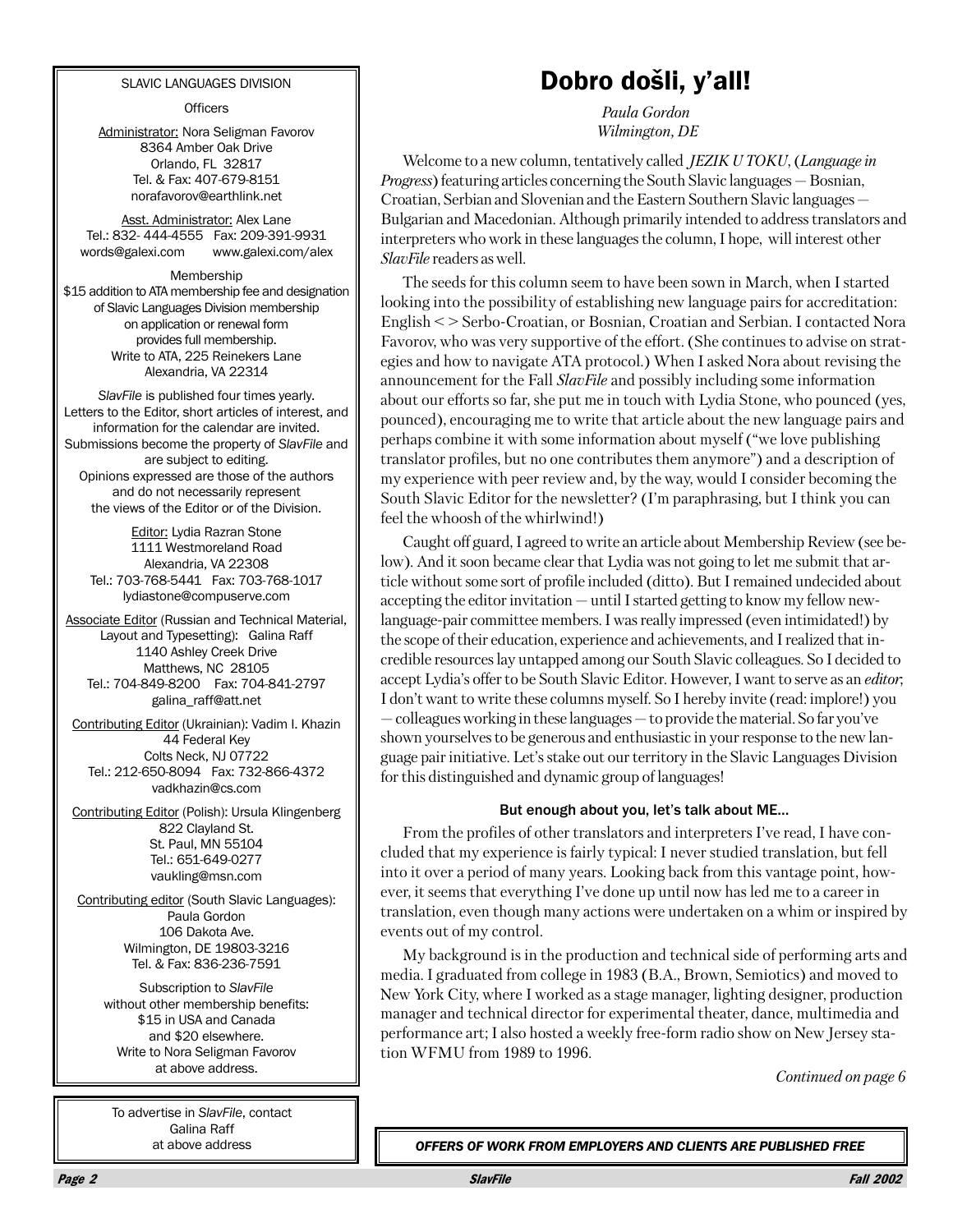## **BEGINNER'S LUCK**

**Liv Bliss** Lakeside, Arizona

Since this second excursion into the land of Beginner's Luck is being prepared prior to the arrival of the e-sacks of e-mail carrying reactions and responses to the first column, I'm left once again-but, I hope, for the last time-to my own devices.

I've been thinking quite a lot recently about ethics. It's not exactly that I spend hours each day musing abstractly on such matters; there wouldn't be much food on the table at the end of the day if I did. Besides, in my mostly black and white reality. ethics are pretty much a no-brainer: if I have no problem looking myself in the eye in the bathroom mirror the next morning, then I must have done the right thing. So there.

But two experiences I have had this year—my first back in the weird and wonderful world of freelance translation after a lengthy hiatus, as you may recall  $-$  showed me that all might not be quite that simple.

Finding myself knee-deep in two situations not of my own making, I talked to some of my translation colleagues about them, as much out of curiosity as anything. Living proof of John Steinbeck's maxim that "no one wants advice-only corroboration," I was pretty sure of what I was going to do before I bugged anyone else. Still, I was struck by the variety of advice I was offered. I hadn't realized that there were so many ways of looking at my two predicaments.

So I decided to present the two scenarios to you and ask your opinion.

One thing you need to know at the outset: in *neither* case had I signed an agency agreement promising not to work directly with the agency's clients.

#### Scenario 1

I had recently completed a translation project for Agency A. The author of the source text had insisted as a condition of the job that she be able to contact me directly, to make sure that I was seeing the assignment through her eyes and in her creative spirit. We had had several instructive and friendly telephone conversations and e-mail exchanges during the course of the project, and I had made a point of copying the agency every time I responded to her e-mails or reported to her on my progress.

Now, after the project was delivered, the author's take on it changed, at least partly in response to seeing her work in English for the first time. She wanted to make substantial revisions. Although this additional work was complex, I agreed to do it, because I wanted to see the job through to a happy conclusion. But, unable to come to a satisfactory agreement with the agency on this supplementary work, she eventually contacted me. What she had in mind was a direct contract between the two of us—with quite generous conditions, as it happened—which meant that the agency would no longer be involved in the project.

So, should I have:

a) contracted with the author, on the conditions she was offering?

b) contracted with the author only if I could negotiate even better conditions?

c) not responded to the author at all?

d) refused the author and let Agency A know about her offer? e) refused the author without letting Agency A know what had happened?

f) done something other than options  $a - e$ ?

#### Scenario 2

I submitted a sample translation for a pop-culture book project via Agency B, but did not hear back one way or the other. I thought no more about it, although the subject matter was appealing to me and I would have loved to have won the project.

Some months later, I was contacted by a lady who needed a translator for a book-length series of cultural articles. As I learned more about the project over the next few days, though, it began to sound increasingly familiar, and eventually the prospective client confirmed my gradually dawning apprehensions, by telling me that she already knew my work from the sample that I had done for Agency B (remember Agency B?). But she had decided not to work with the agency after all. And she wanted me to do a longer sample, a whole article this time. Although she was now being straight with me, which put me on firmer ground than before, she could only have obtained my contact information from something that the agency had supplied.

Should I have:

a) agreed to do the second sample without charge and taken the job if I passed this second-stage selection process?

b) agreed to do the second sample only if paid a fee for that sample?

c) refused to do a second sample but expressed my willingness to do the job?

d) expressed my willingness to do the job only if the work came to me via Agency B?

e) refused any further involvement?

f) refused any further involvement and discussed the matter with Agency B?

g) done something other than options  $a - f$ ?

The two scenarios are more different than they may appear at first sight: extra credit for those who can identify the major distinction. And, in case anyone should be thinking of cheating on the test, I do believe that the ATA Code of Professional Conduct  $(\text{http://www.atanet.org/bin/view.pl?object id=13653) explicit$ itly covers only one of my situations.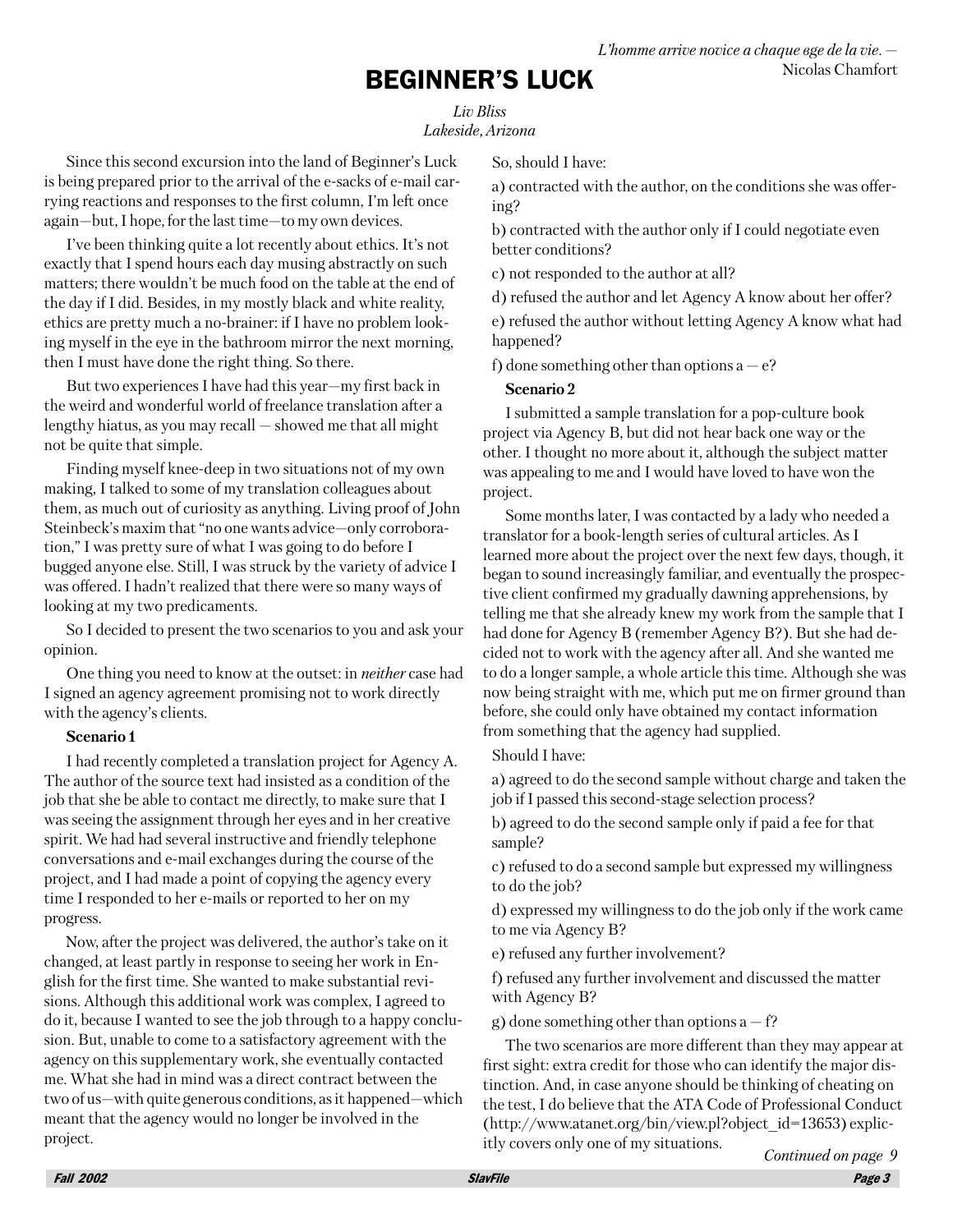# **Translator Profile**

### My Life in Languages: A Translator's Odyssey

Kim Braithwaite San Diego, CA

I've been a translator for over 30 years and a full-time homebased freelancer since 1973. These days more than 95 percent of my work is Russian to English. At other times in my life, though, I have worked mostly with Georgian. It is a labor of love that I will explain further below.

Languages and linguistics fascinated me from an early age, and although I kept getting sidetracked after high school, I always had a hunch that languages were my destiny.

Let's go back a ways. I was born in Ogden, Utah, and spent my earliest boyhood in the pretty little mountain town of Huntsville, which my great-grandfather helped settle in the 1860s. Our forebears were English and Danish. My father was a school teacher and musician, and my other main passion, still, is music. I even compose a little.

The occurrence that launched my odyssey came in the summer I turned 11. One day in church I heard a man who had served a mission in Mexico talking to someone in Spanish, and it sounded so outlandish and pretty I resolved to learn it myself. But they didn't teach Spanish at my level in school, and grammars from the library only confused me. Then my cousin told me about her high school Spanish teacher, who she said was really good. I called him up, and he kindly agreed to give me a weekly lesson, in his home, for a dollar.

My cousin was right about the teacher, and soon I could converse with Spanish speakers in the Ogden area. Equally important, suddenly I had a feel for how languages work, what grammar is about. It was like finding out that water holds you up so you can swim, and it kindled my interest in other languages.

Along the way I ran across a chart of the numbers 1-10 in a couple of dozen languages that illustrated the concept of language families. I started collecting number sets everywhere, scouring the library, seeking out former missionaries, interviewing Indians who took part in Ogden's Pioneer Days. I even asked some Gypsies who were camped out by the carnival grounds. It was fun to compare languages that way, and it was my first taste of linguistics.

Russian was next, after I saw two pages of Soviet anti-Nazi posters in *Life Magazine*. I loved the alphabet and devoured the noun declensions in the library's grammar. Through my dad's music activities I met an aging Russian violinist, who was happy to give me a weekly lesson in his home for a dollar. But there was no Russian-speaking community in Ogden. All I could do was talk with my teacher, read his newspapers and books, and learn little poems and songs.

By the time I turned 12, languages were like bread and jam to me. I explored the familiar ones and started looking for new ones, the more exotic the better. A few army phrase books fell into my hands. Burmese, with its pretty round letters, was my favorite. I saved up my pitiful allowance to buy language books from Schoenhof's book store, some whose names I'd barely heard of, like Zulu, Malay, Tibetan, and Urdu. I dipped into Eskimo and Navajo.

But there was one that kept eluding me. It was Georgian, the mysterious language that was Stalin's mother tongue. For some reason the simple, graceful shapes of the Georgian alphabet in the *Encyclopedia Britannica* tugged at me like no other. I wanted to know more, but there were no grammars or dictionaries to be found anywhere, not even a sketch. It was frustrating.

Then a wonderful little book came my way, called *Anything Can Happen.* It was Georgian immigrant George Papashvily's story of his adventures in America, with memories of his native land and people, portrayals of customs kept alive here by the Georgian community, which was tiny and scattered. And, not least, a few samples of the language. It was this book that clinched my resolve.

Finally, Schoenhof's 1946 catalogue listed a Georgian grammar. It turned out to be a wretchedly typed and mimeographed booklet, and the Georgian letters in it were crudely drawn and the grammar full of flaws. Years later I discovered it was a clumsy adaptation of an old German treatise. Still, it taught me my first few hundred precious words and basic grammar. But it wasn't enough. What I really wanted was to find a Georgian to talk with or at least write to. I inquired everywhere, talked to linguists at local colleges, quizzed Russians I met, and even corresponded in Esperanto with people in several countries and asked them for leads. If there were ways to contact Soviet Georgia, or Georgian ŭmigrŭs in the U.S. and Europe, I didn't know about them. The possibility of foreign travel never occurred to me, and in fact to this day I've never traveled much, or especially wanted to. I guess you could call me an armchair linguist, a homebody with a funny hobby.

My first foreign travel was with the army in Germany, where I spent a year, mostly in Berlin. My year of college German served me very well and made my sojourn most enjoyable. In addition, Berlin had bookstores and connections that led me to a few Georgian books and dictionaries (but no actual Georgians). I got hold of newspapers and magazines and was soon able to read them, thanks to a Rosetta Stone of sorts—Georgian and Russian versions of the same three-page article.

Back home again, I majored in German for a while, but it was not to be. I goofed off a lot, got bored and dropped out of college for a couple of years to pursue other things, none of which turned out well, and wound up unemployed and at loose ends, with no degree or prospects, hanging out in Salt Lake City's premier beatnik espresso joint. Which, as fate would have it, was where I met my first Georgian.

He was new in town, a recent addition to the university's history faculty who was being given a tour of the city's night life. By chance I overheard him regaling his hosts with what "we Georgians" are all about, and when I greeted him with the traditional "Gamarjobat, Batono," meaning "Victory to you, Sir," we became instant friends for a lifetime. He said my rudimentary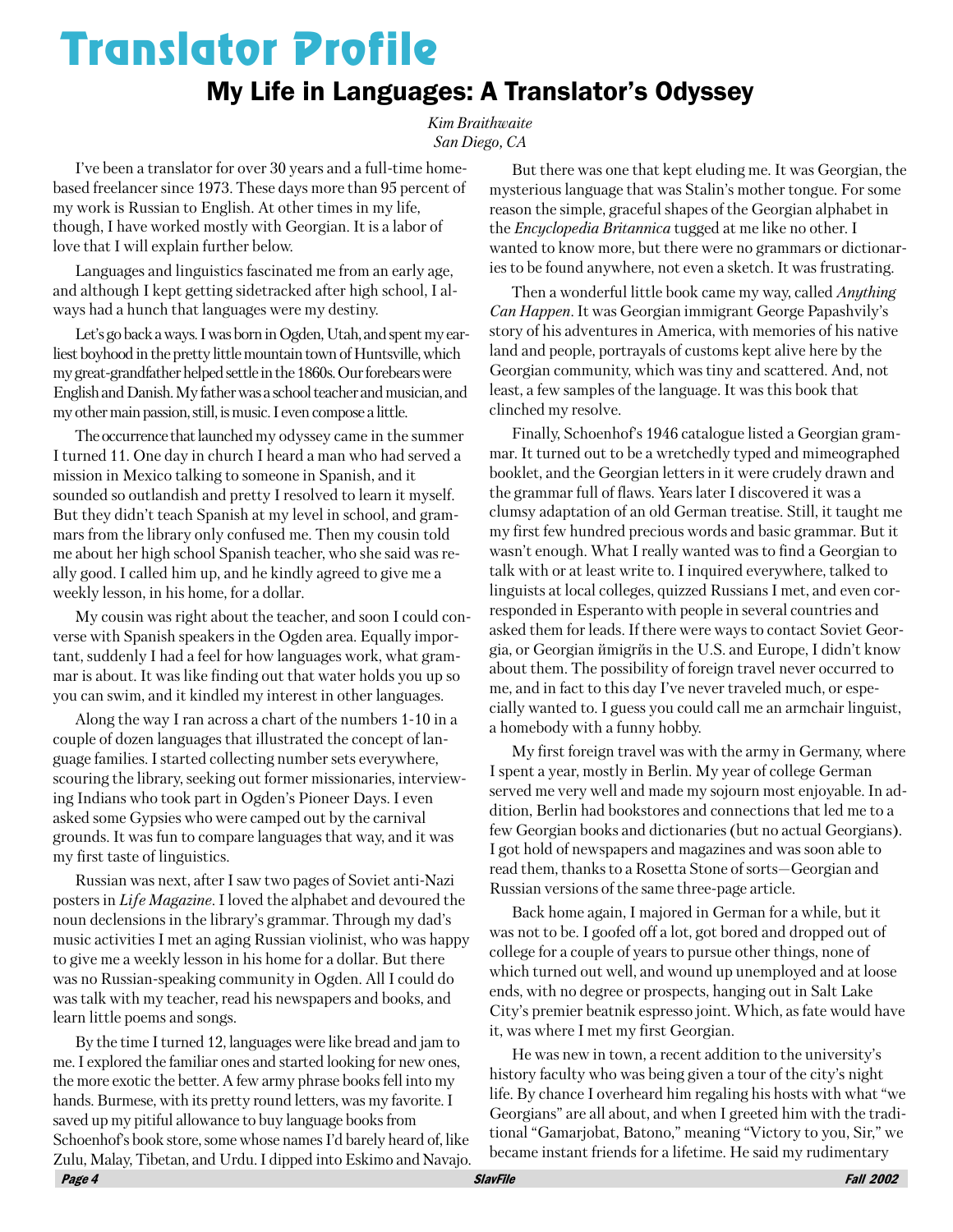Georgian was not bad at all, and it might pay me to apply to the Voice of America (VOA) in Washington DC, where he used to work.

So I cleaned up my act, got a part-time clerking job and went back to school, finally finished the B.A. (English), fell in love and got married, and moved to Washington to work for the VOA.

After a period of internship I joined VOA's Georgian Service and its staff of native speakers. I helped out with odd jobs at first, then started translating items into Georgian for the daily newscast, took over studio production, edited the other staffers' translations for fidelity to the English, did music programming, and wrote original features, which I recorded myself for broadcast, as it was felt that listeners in Georgia would be pleased with my American accent.

The work, day in and day out, was hectic but satisfying. My co-workers and I made a good team, and I might have stayed at VOA, rising through the ranks as time went on. Three things, however, made me rethink, One, I never liked living in Washington and pined for the west. Two, civil service, even our colorful corner of it, felt increasingly drab. Three, my family was growing faster than my puny salary.

Meanwhile, to make ends meet I had taken a part-time job teaching office skills in a local night school. To my surprise, teaching was fun. How come I never knew that before? Maybe I could get a college job somewhere in the west. I found out the U.S. Office of Education had generous grants for graduate students specializing in "critical languages." I applied and was eventually accepted by the U of Texas. Visions of stimulating lectures and leisurely homework on the patio danced in my head. My colleagues gave me a truly moving farewell, but my family sang as we drove westward. Academia, here I came.

But first, another meaningful "meanwhile." Besides teaching night school I had started doing regular little Russian translation jobs for JPRS, a government bureau across the street from VOA. They liked my work, I could do it whenever I had a few minutes of spare time (?!), and even at low piecework rates it paid more per hour than the night school job. These benefits of freelancing remained vivid in my mind in the years to come, especially at certain scary turning points.

The delights of academia turned out to be a bit different from the vision. After three years my dissertation was lagging, the grants were running out, and it was time to find a job. But that was the year the academic market for linguists dried up. The replies to my applications were courteous and sympathetic. We could only hang tight and try again next season. By this time the kids were in school and my wife had a job. I taught ESL classes, conducted teacher institutes in nearby towns, translated Russian articles for a professor of historical linguistics, and sent out applications to dozens of colleges.

Well is there a God or what? The U of Arizona's English Department hired me, still ABD, to teach linguistics and ESL training courses. It was an amazing new era of my life in languages. Everything was challenging and enjoyable—even the Freshman English they made me teach.

Of course there was still the matter of the dissertation, which was taking longer than I planned. And there was committee work, which I was no good at. Plus, the new department head kept pushing for more faculty publications. My teaching was effective, but what if the school should drop me? I'd seen it happen to colleagues, but unlike them I was not going to search frantically for a position elsewhere, uproot my family and leave this place we'd come to love. Also, by this time my wife had a good start teaching ESL. As for me—hey, I might just stay at home and do freelance translating for a living.

Which is exactly what happened. Shortly after I finished my dissertation on Georgian's puzzling verb structure, the department head told me affably it was time to go. I replied affably it was just as well, no hard feelings, thanks for the memories, see you around. I started contacting potential clients in anticipation of the fateful day the paychecks stopped. In Washington I had dipped my toe into freelancing. Now it was time to jump in the deep end.

A scary turning point? Maybe I was naive, but I knew it would work out if JPRS and other agencies would send enough stuff for me to produce a certain quota per day and thus—grind out the daily bread. JPRS was slow signing me back on, but another outfit sent me two jobs as quick as I hung up the phone.

For me, clean typing was painfully slow and tiring, so I found a freelance typist to turn my drafts into camera-ready copy. That helped, but my output and earnings (and comfort) really climbed after I gave up typing and started dictating all my work, and I have never looked back.

Despite occasional dry spells and the need to hunt for new work sources when old ones fade away, this is a pretty good way to make a living. Being able to live wherever I want, work at home in shorts and sandals, set my own days and hours (as long as clients stay happy), be on hand to take care of kids and grandkids when they're little, and take my sweet time commuting from the breakfast table to the office in the other end of the house—these are perks that help make up for many lacks, such as unpredictable earnings, no paid vacations or sick leave, no profit-sharing or company retirement, no gossiping with coworkers around the water cooler (sigh). I do not regret any part of this odyssey of mine.

Some final notes about Georgian, my lifelong labor of love. After leaving the VOA I wrote and taped a dozen or so radio scripts for my old outfit, recounting my adventures as a grad student in Texas to listeners in Georgia. I also corresponded with colleagues there, making friends and valuable contacts. After I went into full-time translating, hardly any Georgian assignments ever came, but I did keep in close touch with all things Georgian. Several times, Radio Liberty in Munich had me evaluate its Georgian broadcasting, and once I spent a month there as a consultant. One year, also, I taught a semester of Georgian at the U of Arizona.

A government bureau offered me an interesting assignment: scanning Georgian periodicals to find useful articles on economics, politics, science, and society, which I would translate or Continued on page 12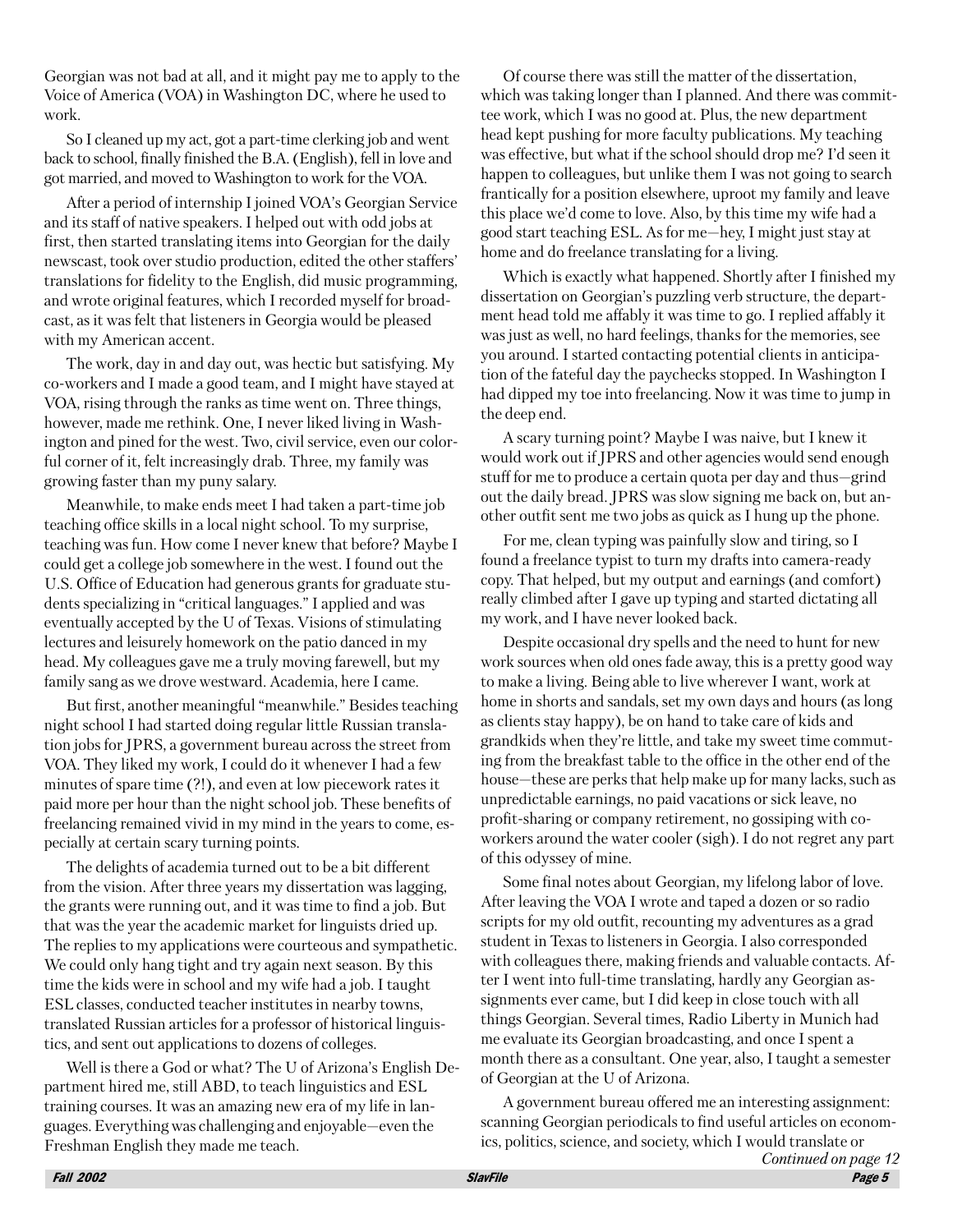#### Dobro došli, y'all! Continued from page 2

I started learning Serbo-Croatian, for fun, in 1988. I was touring Europe with a dance company that summer and we met some Yugoslavs at a theater festival in Spain. With two weeks between our final gig in Budapest and my scheduled flight home, I took a train to Sarajevo on a lark. Many people ask if I have 'roots' in the region. No  $-$  it just happened that I visited the country at an impressionable age and fell in love with the people and the place, and decided I'd learn the language so I could go back and hang out with my friends.

Now, fourteen years later, I have just returned to the U.S. after 'hanging out' in Bosnia and Herzegovina (BH) since 1996. I did a number of different things there: I managed an emergency medical supply project and supervised a field office for the humanitarian aid organization American Refugee Committee (1996-1997); I hosted a weekly radio show, "Pola-pola," on an independent Zenica station (Nov. 1996-July 1997); I started and operated (and dissolved) a private company, Plan B d.o.o. Zenica (1998-1999), which offered business and production services to international agencies and foreign professionals; and I was Hospitality Service Manager (1998-2000) and Festival Manager (2000-2002) for the Sarajevo International Film Festival (founded by the remaining members of that theater group I met in Spain that fateful summer).

I started translating professionally in 1998 (I had been reviewing and correcting translations in English for many years already), and thanks to a few loyal and committed clients, my work has steadily improved, as has my enjoyment of the craft. Most of my translations relate to the visual and performing arts, but I also work on documents dealing with health and social policy, small business contracts and procedures, project proposals, reports and promotional material; I'm even dabbling in literary translation.

Back in the U.S. due to family obligations, I have decided to pursue translation and copyediting as a career, for one reason because it seems to be something I can do part time and from home (much of my time is taken up by my new role as 'housedaughter'), but mainly because I really enjoy it.

I'm lucky that I was able to bring most of my clients back home with me  $-$  we did everything by e-mail anyway. Unfortunately, they still pay according to the BH economy. Self-esteem and the cost of living dictate that I establish a client base here in the U.S.

#### When accreditation isn't available in your languages... (warning, segue approaching!)

And this is one reason I felt the need for some kind of document or accreditation to attest to the fact that I am serious about translation and that I possess the necessary skills and experience. It would be so much easier to have that piece of paper than to have to tell this story over and over.

I know I'm not alone. Some of the responses to my notice about establishing accreditation for Bosnian, Croatian and Serbian have come from young (career-wise) translators who also feel a need for proof of some sort. Many of us have no formal training in translation or interpretation, and we want to be able to show our potential clients third-party verification that we are qualified.

And it would be nice to inform our colleagues  $-$  at a glance, in our e-mail signatures or ATA profiles — that we're serious about the profession. And while we're at it, we'd like to be able to participate in ATA on equal footing with accredited members.

But with accreditation not offered in our language pairs (not yet, that is!), is it even possible to become an Active member of ATA?

It is, and for those of us working in less common languages or as interpreters, it's worth considering ATA's alternative routes to active membership. (OK, segue's over, you can relax now.)

#### **Achieving Active Membership status** through Membership Review

Alternative routes to Active Membership (or, for those not U.S. citizens, to Corresponding Membership) are pursued through the process of MEMBERSHIP REVIEW. While Active Membership achieved through Membership Review does not certify language proficiency, it does acknowledge an active engagement in translation and interpretation as a profession, and it also allows for more involvement in ATA as an organization.

#### What's the difference?

For detailed information about ATA membership categories, go to the main site (www.atanet.org) and follow the "Membership" link on the menu at the left, or go directly to the membership pages (www.atanet.org/bin/view.pl/13410.html).

The first section under Membership, "Welcome to the American Translators Association," enumerates membership benefits in detail and defines each membership category.

### Bosnian, Croatian, Serbian, Serbo-Croatian <> English translators and interpreters

An effort is underway to establish accreditation for these language pairs. A "volunteer committee" has been formed and we are now collecting information about criteria in use by other organizations to grant accreditation and certification in these languages. We also intend to survey ATA members who have listed any of these languages in their profiles about their thoughts on the subject. Just two examples: How should we handle the accreditation of these languages into English – will this be one language pair or many? What standards should be used for the "from English" direction – will command of Cyrillic be required?

We hope to organize a meeting at the ATA annual conference (Atlanta, 6-9 November) to report on our findings and discuss these issues in person. Meanwhile, feel free to write to us c/o Paula Gordon (dbaPlanB@aol.com) with your comments. A message stating your language pairs and interest in accreditation will reinforce our efforts and would be greatly appreciated.

Page 6

**ATTENTION**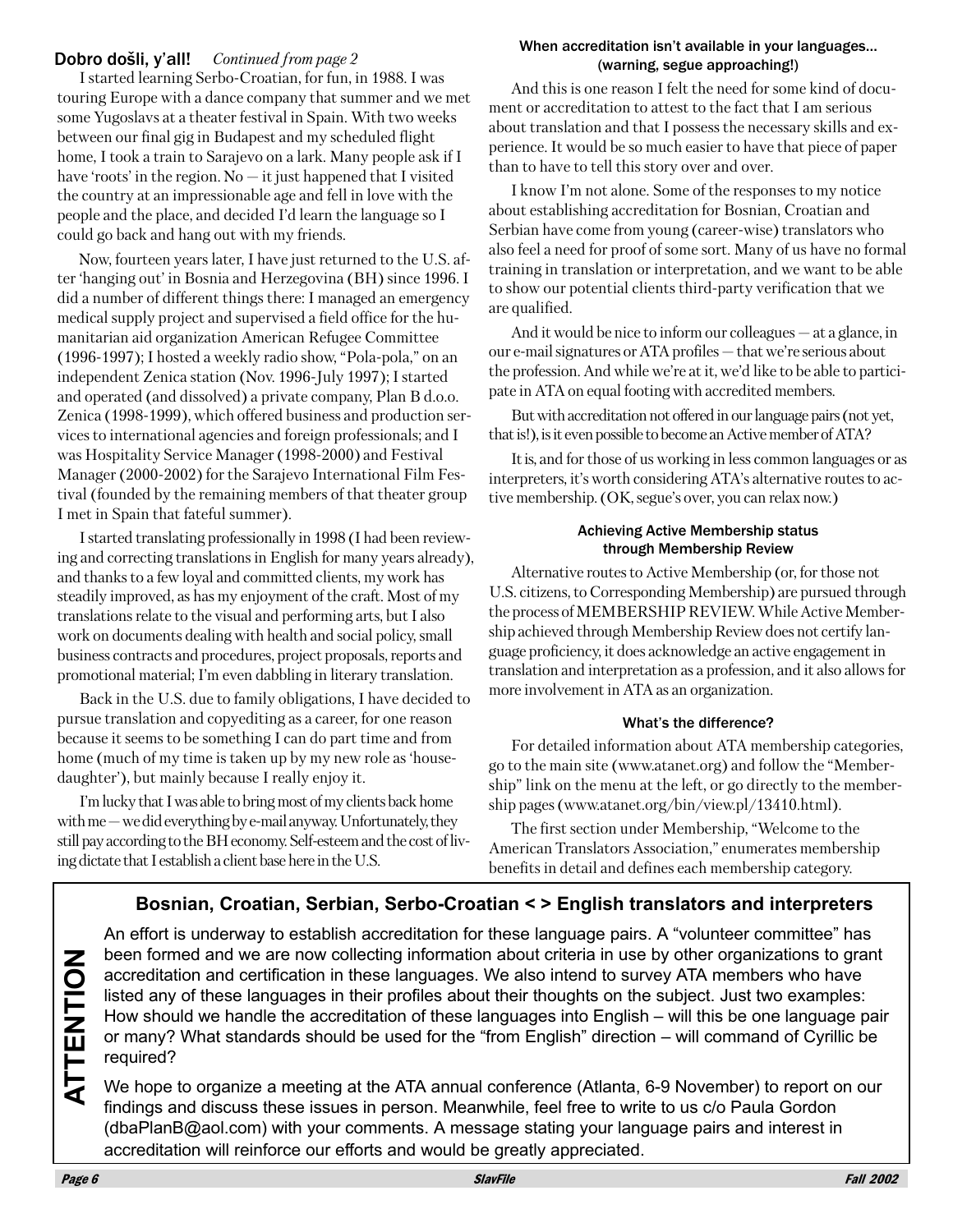Briefly, the main difference between Associate (the basic category) and Active membership is the level of participation allowed. Active members may vote and hold office, and serve on Association committees and on the Board of Directors. Nonresidents of the U.S. are not eligible for Active membership; they become Corresponding Members upon passing accreditation exams or Membership Review. There is a difference: Corresponding Members may vote, but may not hold any Association office or serve on Association committees or the ATA Board of Directors.

#### Is Membership Review for you?

The nuts and bolts of Membership Review can be found under "Alternative Routes to Active or Corresponding Membership" (www.atanet.org/bin/view.pl/41489.html). There you will find a list of documentation required to support your application (summarized below), a description of the procedure, a short list of frequently asked questions and the Membership Review Submission Form. (By the way, there's an application fee of  $$50.00.$ 

Membership Review is handled administratively at ATA Headquarters. Any applications that do not clearly match the criteria for "Alternative Routes to Active and Corresponding Membership" are forwarded by Headquarters to the Active Membership Review Committee for its recommendation.

Membership Review is an alternative to accreditation for members who would like to take a more active role in the organization, and also for those who would like 'official' recognition of their demonstrable professional activities as a translator or interpreter.

The word "demonstrable" is key here  $-$  you must document your application. ATA Bylaws state that voting members must be "professionally engaged in translating, interpreting, or closely related work." You may be eligible for Active Membership if your qualifications match any ONE of the following:

#### 1. Translators and interpreters currently accredited or certified by a member association of the Fédération **Internationale des Traducteurs**

Documentation required: Proof of such accreditation or certification.

#### 2. Translators

Documentation required:

a. Proof of a degree or certificate in translation<sup>\*</sup>; and

b. One letter of reference from a client or supervisor.

#### 3. Interpreters

Documentation required:

a. Proof of a degree or certificate in interpretation\*; and

b. One letter of reference from a client or supervisor.

#### 4. Translators or interpreters

Documentation required: Evidence of at least three years' work as a translator or interpreter, which may include either of the following:

a. Three letters of reference from clients or supervisors; or

b. Copies of records of business activity such as Schedule C, corporate tax returns, 1099s, invoices, or work orders.

#### 5. Persons professionally engaged in work closely related to translation and/or interpretation

Documentation required: Evidence of at least three years' work in a closely related field, which may include either of the following:

a. Teaching appointment letters; or

b. Terminology/lexicography research studies

#### Finally!

I'll end with another call for collaboration on this new column - here are some ideas for topics:

#### Publications and resources for translators and interpreters: recommendations or review

general dictionaries special terminology dictionaries language-learning books online resources (glossaries, corpuses, booksellers...) printed and online publications featuring translations reviews of translations or books in translation, or books about translation

### Schools and accreditation programs

in the U.S. or abroad

#### Translation and interpretation 'na d(j)elu'

false cognates terminology case studies

#### Sample translations - with discussion of problems and solutions

(For articles incorporating work that is not your own, please) be sure to secure from the author or copyright holder permission to publish the work, and also permission to create and publish a translation.)

#### **Theory**

Southern Slavic languages compared to each other. or to English or other Slavic languages etymology, orthography, historical sources teaching these languages socio-linguistics, language planning and education what people from the region are speaking in the U.S. or other countries, linguistic adaptation and mutation

#### The profession

translator profiles

professional opportunities and marketing ideas

for these languages

anecdotes about work experiences

software and computer tools (CAT, DTP, fonts, spell-checkers, regional options within common software packages)

Sounds fascinating, doesn't it? Now all we need are the articles!

Please contact me at dbaplanb@aol.com with your ideas or articles. Send submissions attached as Word or RTF files and note "SlavFile submission" in the subject line of your message. I look forward to hearing from you!

<sup>\*</sup> The Education & Training Committee is authorized to establish a list of programs or examinations, successful completion of which is sufficient to achieve active or corresponding membership.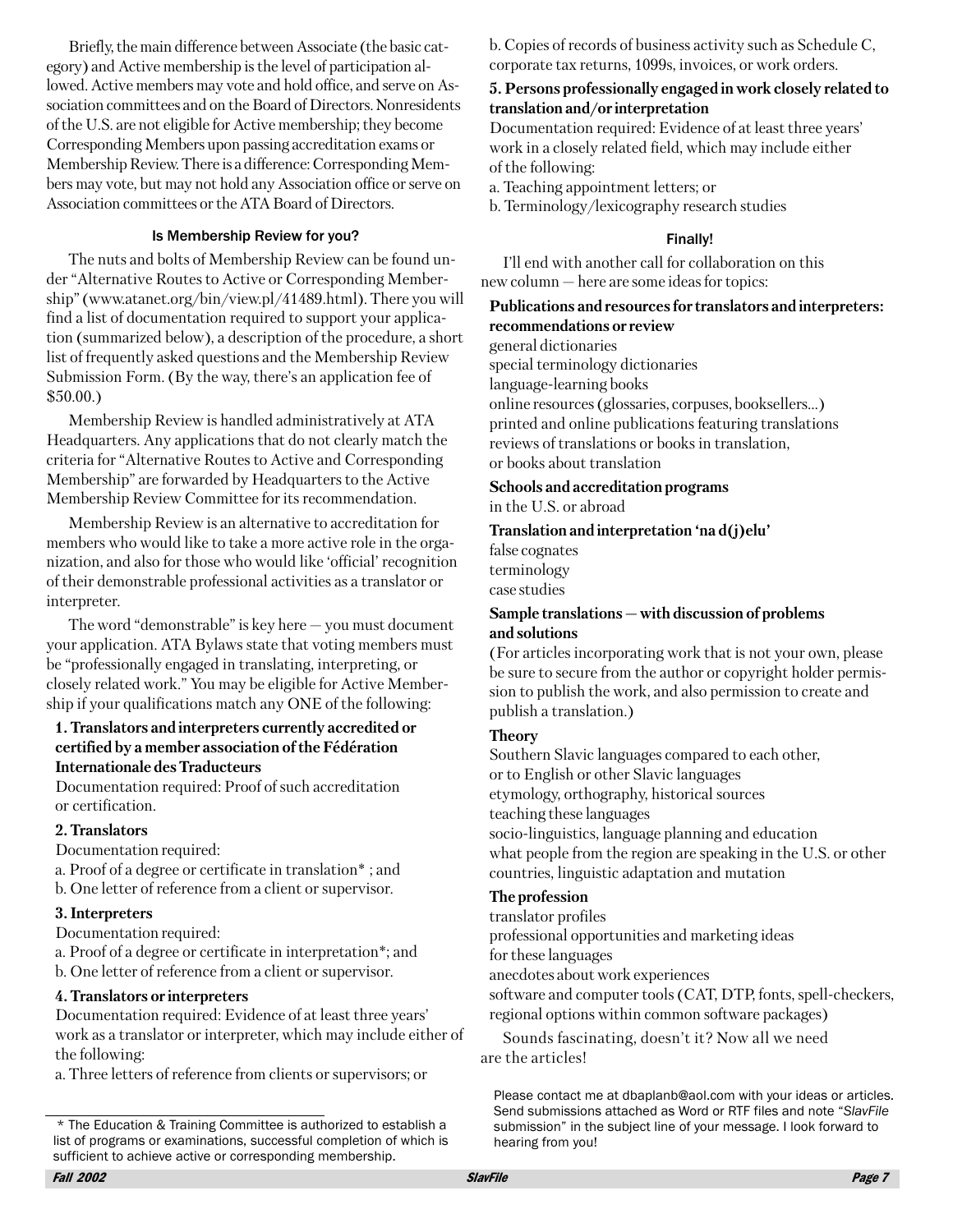## **SLAVFILE LITE: NOT BY WORD COUNT ALONE**

#### Ludia Razran Stone

I have a sad tale to tell. It's about something that happened to one of my ESL students, Lena, originally from Russia. In order to get some medical tests, Lena had to go to a clinic unfortunately located amidst a tangle of limited access highways outside of Washington DC, an area known affectionately to radio traffic reporters as "The Mixing Bowl" (although to a reluctant driver like myself this area is a great deal closer to Hell than any bucolic scene Hieronymus Bosch could dream up). Lena drove round and round for more than an hour trying to get to her appointment; unable to find anyone who could tell her how to do so. She told me that frequently she could see the building perfectly well in the near distance but could not figure out which exit or lane to take to get to it.

Becoming more and more distressed, Lena finally spotted a police car with a couple of cops loitering beside it. It was parked a little off the highway on a side road marked "For Emergency Use Only." (Actually, I suspect it was more likely to have said "official use" but this makes no difference to the story.) Rejoicing that the local government was provident enough to station public servants right where their advice was so likely to be needed, Lena parked her car at the side of this road and approached her presumptive saviors. Now, I am as opposed as the next knee-jerk liberal to racial profiling, but I find it relevant to mention that my student, a small, attractive, fair woman in her 40's with a pleasant diffident manner, is about as little like commonly identified terrorist types as anyone you can imagine. This, however, did not prevent one of the policemen from putting his hand on his gun and barking at her to state her emergency business. After making her thrice repeat that her emergency involved having to go to the doctor but being unable to do so because she couldn't find an exit that led to anything other than another highway (her English is quite good but by this time she was in tears), he grudgingly drew her a map which he pocketed rather than giving to her AND issued her a pricey traffic ticket! Печально, господа, печально!

Clearly the source of this grievous incident was some kind of cross-cultural misunderstanding. But precisely what? Although I offered to go to traffic court with Lena to testify that the source of her confusion was a differences in connotation between the word for emergency in English and Russian, I do not believe this is the correct explanation. It is also emphatically not the case that in Lena's native land sympathetic men in uniform are routinely stationed by the side of the road to aid law-abiding citizens in distress or dilemma. No, I believe the explanation is that Lena was a victim of rumors about, and to some extent actual experience of, the polar contrast between the Soviet Union and the United States. She truly believed that in this new land it would not be unlikely for public servants to be willing, if not to serve, at least to advise the public. If you believe that the modern United States is as unlike the old Soviet Union (and perhaps the RF) as it could possibly be, you are prone to this kind of mistake.

Almost certainly, if she had caught this policeman on a better day or encountered another, more understanding individual, there would have been no ticket. If this had only happened virtually anywhere else in the U.S. at any other time but the year of Our Lord 2002 (at least to a fair skinned, well-spoken lady like Lena), the encounter would likely have had a less unpleasant result. (Indeed, when I was growing up in the wilds of New York City, schoolchildren were taught a song that went: "Go up to a kindly policemen the very first one you meet/ And simply say I've lost my way and cannot find my street.") But somehow, living in this particular place and imprisoned in this particular time, I find this fact small consolation.

In spite of the sadness this kind of thing causes, I do not believe that our country is going to Hell in a handbasket (one of my favorite English expressions that is, sadly, rarely used nowadays) in all respects. Take the increase in ethnic diversity (the phrase itself is a PC clich is but the phenomenon is very real throughout the country)! When I was a child, the only place you could be sure of finding a Chinese restaurant was a large city, preferably on one of the coasts. I had a friend in graduate school, from a smallish town in Tennessee, who gauged the cosmopolitan character of any area by how far it was to the closest Chinese restaurant. Superficial though it may seem this is not an inaccurate metric at all. I remember our delight in the mid-1970s when the first such eatery opened in Boulder, Colorado, the restaurant section of whose phone book currently reads like an exhaustive list of UN members. In Arlington VA, there is now a Bolivian restaurant that is also a Chinese take-out, which got started when the new Bolivian owners were too kindhearted and/or profit-minded to turn away the previously established clientele. Some time in the last two decades I was very amused to discover the existence of Kosher Chinese restaurants, of which there are one or two in the Washington area, but evidently many more in New York. Well, friends, the restaurant-indexed ethnic diversity of our nation has risen to new heights, starting in the very neighborhood where I myself was born. The parents of a friend and SLD member recently moved to Forest Hills, in Queens, New York, and discovered to their delight, that the neighborhood boasted a Kosher Tadzhik restaurant!!!

Does anyone else get a kick out of the photograph that adorns the home page of the invaluable website that decodes Russian abbreviations and acronyms, www.sokr.ru? Here we see a handsome middle-aged couple, dressed in what looks to be very respectable 1960's Soviet finery, gazing with misty-eved умиление not at a brand new grandchild (which to my mind is probably the only object in the world that would legitimately rate such an expression) but at the expansion of a Russian acronym. Is it remotely possible that whoever included this photo in the website meant it to be taken seriously?

I was listening to Prairie Home Companion on the radio the other day when one of the characters in a skit announced he had a Russian doctor  $-$  Dr. Lupinskaya. The next second it became clear that this physician was meant to be a man. It didn't appear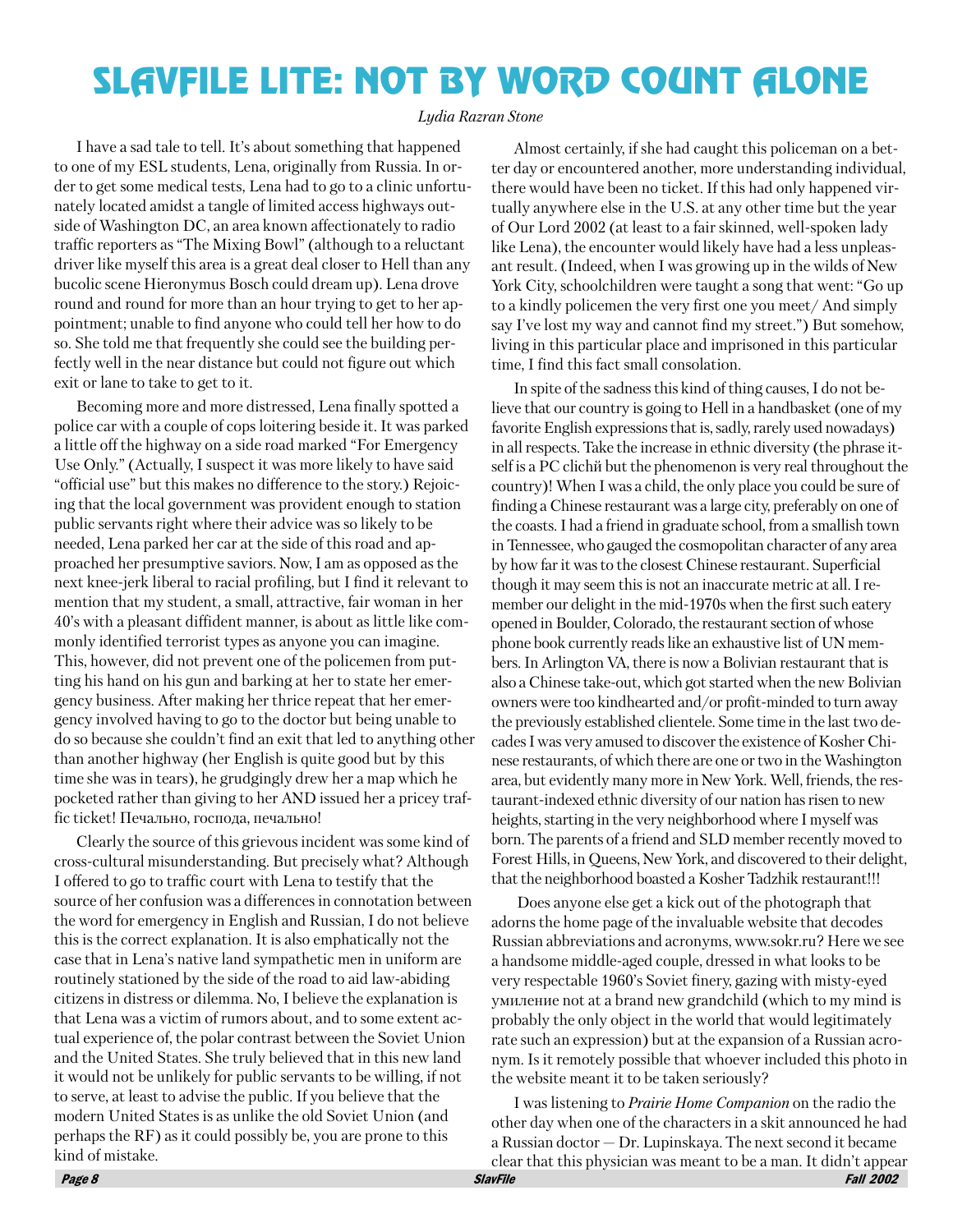that a male had been given a female name for comic effect and I began to wonder how this linguistic error could have happened. After all, no Russian males in this country or elsewhere use the feminine form of their surname, while many females who have emigrated use the male form of their own or husband's names. It occurred to me that this fact was indeed the explanation: since most "assimilated" Russians do not have names ending in aya, but these surnames are heard fairly often in connection with unassimilated individuals or those on their home ground, names with this ending must be perceived as *really* Russian. The error made on the radio show then was essentially the equivalent of adding an inappropriate umlaut to a name in order to emphasize that a character is German.

Some of you may have read in the preliminary ATA conference program that Nora Favorov, Alex Lane, and I, Lydia Stone, are planning on presenting a poetry workshop. The format will be somewhat different than in past years. All panel members will have produced a draft English translation of a familiar Russian poem. At the workshop we will combine our efforts and, taking account of audience suggestions and ideas, attempt to produce a consensus version. We would love to have another panel member, particularly a native speaker of Russian. If you are planning on attending the conference and would like to participate in this way, please send a draft translation to one of the panel members. All of our addresses are on the masthead. Readers not planning to attend are encouraged to send us their efforts and ideas. You need not send a complete translation – felicitous renderings of a single line or even word will be most welcome. You will be given full credit for your contribution. Note: we plan to produce a rhymed, metric translation, but free verse contributions are also acceptable. Please, please do not be intimidated by the fact that the poem we have selected is by Pushkin. We had a difficult time finding one that met all our criteria, and this was our unanimous choice. We do not expect a brilliant English poem or even brilliant translation and the workshop will be focused much more on process than on product. I myself have had a fair amount of experience translating Pushkin and have found his works easier to render in English than those of most other, inferior poets.

Here is our selected poem.

#### СТИХИ, СОЧИНЕННЫЕ НОЧЬЮ ВО ВРЕМЯ БЕССОННИЦЫ

Мне не спится, нет огня; Всюду мрак и сон докучный. Ход часов лишь однозвучный Раздается близ меня. Парки бабье лепетанье, Спящей ночи трепетанье, Жизни мышья беготня... Что тревожишь ты меня? Что ты значишь, скучный шепот? Укоризна или ропот Мной утраченного дня? От меня чего ты хочешь? Ты зовешь или пророчишь? Я понять тебя хочу, Смысла я в тебе ищу... 1830

Finally, we are having some difficulty finding a slot for a Russian-English game show and at this writing do not know if one will be held at the 2002 ATA Conference. However, we will have a Burime contest come Hell or highwater. The idea is to compose a poem containing all or most of the pairs listed below as end rhymes (though not necessarily in couplets). If you are coming to the conference, bring your poem with you for reading aloud; if you cannot attend send it to lydiastone@compuserve.com before the conference. Winning en-

tries in last year's contest can be found on page 2, 8 and 9 of the Winter 2002 issue of SlavFile.

- 1. рассудок-желудок 2. брачный-смачный 3. прикосновение-вдохновение 4. застой-холостой 5. помеха-прореха 6. перевод-анекдот 7. роман-самообман 1.lechery-treachery 2.bubonic - platonic 3.sinecure - insecure 4.SLD - messily 5. Chardonnay - hard to pay 6.lexicon-hexagon 7. expedite- way too tight
- 1. NAYT cute
- 2. пустяков lose track of
- 3. проект erect
- 4. MODO3 no clothes
- 5. АТА -не болей
- 6. чудак-got stuck
- 7. a big deal -забыл

See y'all in Atlanta.

#### **BEGINNER'S LUCK** Continued from page 3

No, seriously—I do want to know what you think, what you would have done, what I should have done, the alternative avenues of conduct that you can see and I couldn't. If you e-mail me, you'll probably risk blowing your anonymity, but I promise that no one but yours truly will ever know who you are, unless you tell me that you especially want to see your name associated with your comments. In all cases, I'll extract the message and delete the e-mail from my inbox immediately. (So, as you will have gathered by now, this is also a test of *your* faith in my ethics.)

And maybe you've encountered similar puzzlers, or choices yet more thorny and a lot more interesting. Tell me the tale, so we can share them with your fellow-translators.

You can contact me at bliss@wmonline.com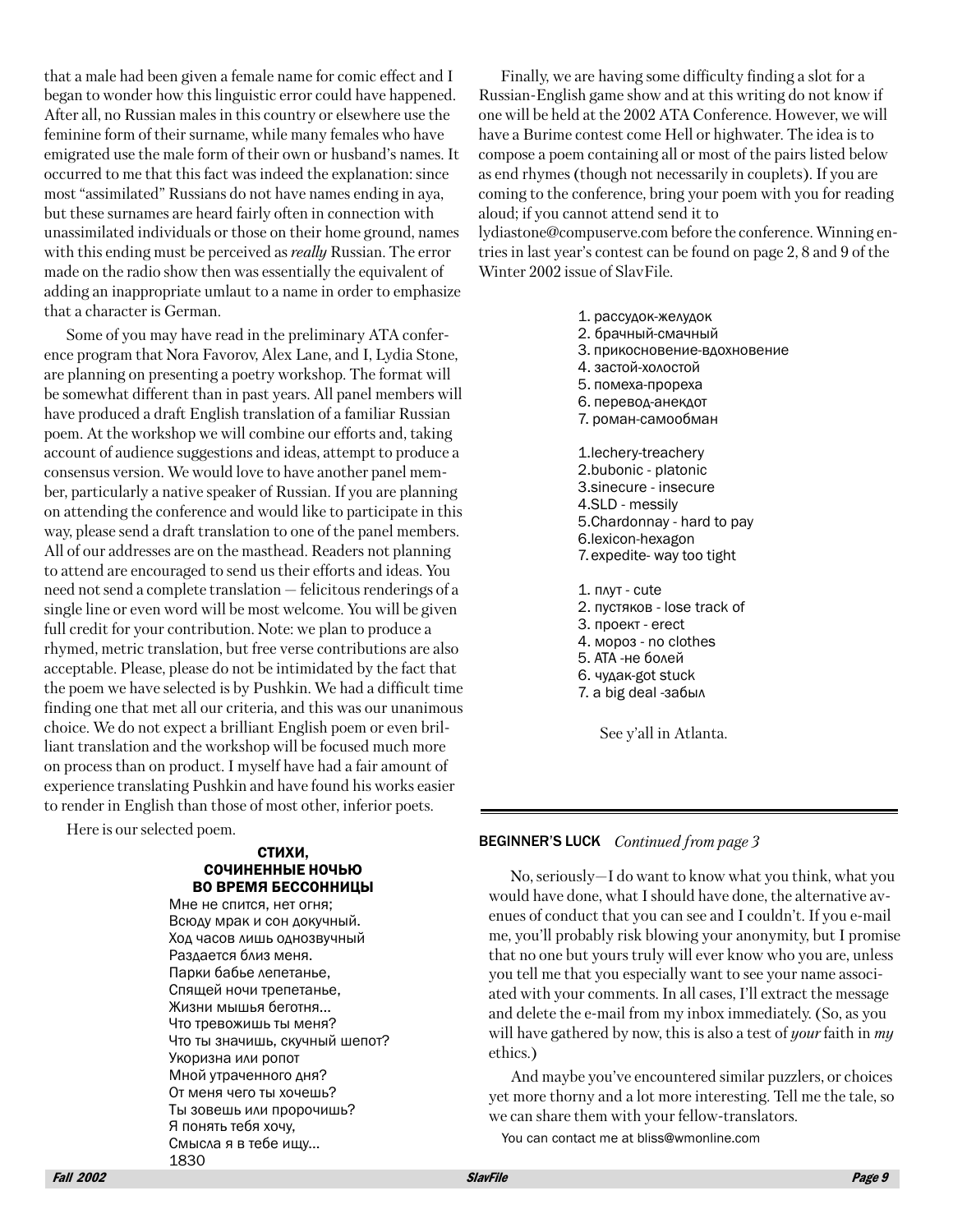### **Harry Potter and the Changing Trends in the Translation** of Children's Literature in Post-communist Poland

#### Anna Chilewska Edmonton, Canada

One issue of great interest to me nowadays is the transformation taking place in the translation of children's literature in postcommunist Poland. This transformation has been prompted by changes in governmental, economic and social institutions, and has also been heavily influenced by the opening up of borders and the "Westernization" that has been taking place in Poland for the last decade or so. It is rather difficult to discuss the present situation without saying a bit about the state of translation for children before 1989, when the communist regime fell. Therefore, I shall begin with a very brief overview of the last three decades.

Before 1989, Poland had roughly 50 publishing houses. Each operated under "a tangled, bloated bureaucracy<sup>1</sup>," and the most inconsequential actions were closely monitored by government ministries and party committees. Most editorial decisions were imposed by the censor to ensure that none of the so-called "undesirable" elements reached the Polish market. These included, but were not limited to: attacks on the political system, revealing state secrets, violation of laws and decency, and misleading public opinion by giving untrue information.

The Communist Party played a role in manipulating language and information, and it also had "ideological supervisors" at universities, publishing houses and editorial offices. And since the criteria for what was undesirable in texts were so broad, the authorities were able to find as many troublesome issues as they wanted. Books for children deemed safe, and thus translatable, generally included fairy tales and nursery rhymes or stories embodying ideologies similar to those propagated by the government. Naturally, Soviet literature, which promoted collectivism and anti-individualism, thrived in Polish publishing houses. On the other hand, books and stories that strayed from acceptable social and ideological norms were either heavily edited or not published at all. One book that was highly modified by censorship was Astrid Lindgren's 1945 novel *Pippi Langstrump*. This story had to be edited for content because its nine-year old heroine was critical towards adults, poked fun at educational establishments and defied authority - three elements that were not in accordance with the Polish political, social or pedagogical models.

Governmental agencies not only controlled what was being published but also the size of printings and the availability of the translated works. In addition, availability was limited by restrictions on paper. However, with the lifting of centralization, the children's market entered the proverbial "boom," both for domestic and foreign literature. Within a short period of time, nearly a thousand major and minor publishing houses emerged. Some were short-lived, some based on scams and gimmicks, but some survived and are doing well. These include: Muza, Wydawnictwo Dolnośląskie, Wydawnictwo Zielona Sowa and Siedmoróg, to name just a few. Under these conditions of newfound freedom, the world of translation began to change, although not necessarily for the better in every respect. As has been true of all recent politically re-directed nations, the good must come with the bad.

I will discuss only a handful of the most important changes that are taking place in the translation of children's literature. First, ideas about the purpose and function of children's literature are finally beginning to shift in what most Westerners would consider the right direction. In the recent past, translation for children frequently reflected the idea of the child as a potential representative of society's future.<sup>2</sup> Under communism, books for young readers were required to play a significant role in the development of socialist national culture, humanist traditions and values, and the creation of a collective-oriented society. Many translators had to be painfully aware of the awesome responsibility. Further, they knew that the rendition could have an effect on the longevity of their translation, and indeed their career. After all, texts read especially by children had to reflect standards of behavior and collective concerns. Today, this issue is being viewed differently and contemporary translators have more power to decide in which direction they want to proceed.

For many years adaptation, partial adaptation or almost complete naturalization of a text were frequently preferred alternatives to straight translation. This was especially true in books for younger children whose contact with the outside world was minimal or non-existent. By naturalizing a foreign text, a translator or editor created the illusion that there was no world beyond that of the child reader. In addition, adaptation also smoothed out the theme of us versus them, in other words, the East versus the West. Translations of stories such as *Pelle Svanslös pa äventyr*<sup>3</sup> by Gösta Knutsson and translated by Zygmunt Lanowski, or *Periwinkle* by Holly Bourne and translated by Stefania Wortman replaced many, if not all, of the names and places with Polish, but not necessarily close, equivalents. Some of the most dramatic examples of this phenomenon can be found in translating first names. Winnie the Pooh has existed in Poland for many years as Kubus Puchatek, although there was an attempt at making Winnie a definite genderfemale by renaming Winnie Fredzia Phi Phi. Pippi Langstrump was known to at least two generations of Polish readers as Fizia Pończoszanka.

This particular strategy has increasingly been rejected in Poland in the last ten years or so, and the original names or calques are being used instead. J. K. Rowling's books Harry Potter and the Philosopher's Stone and Harry Potter and the Chamber of Secrets are some of the more recent examples of texts that contain nontranslated names and a large number of foreign terms.

Although names, such as *Hogwarts* or *Dumbledore* can be successfully rendered into the Polish language, Andrzej Polkowski chose to leave them as they are to remind his readers that "the action of the book takes place in England"<sup>4</sup>. For coined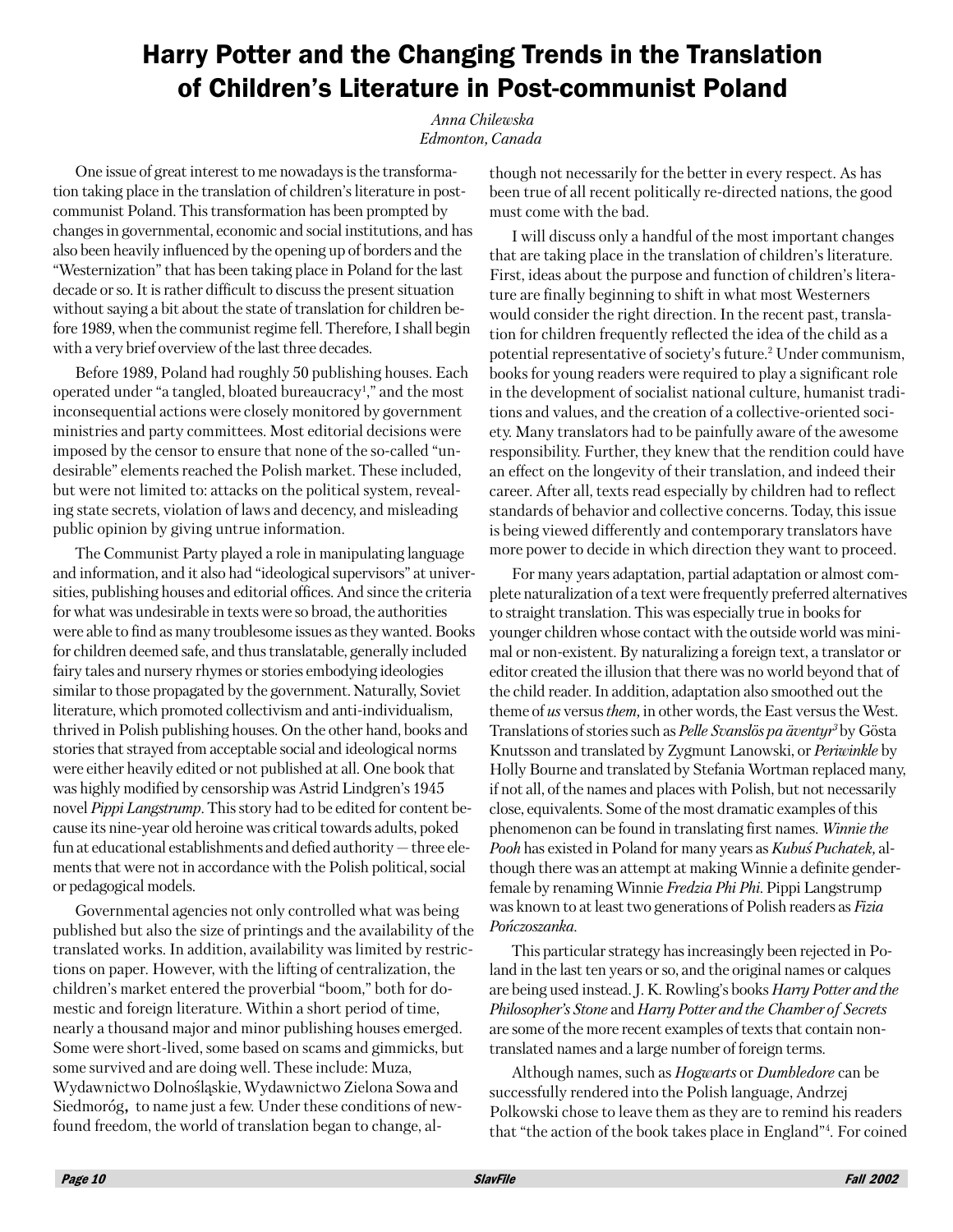terms he either chose lexical calques or simply borrowed English expressions and terms. Muggle (non-magic humans) for example, is rendered *mugol*.

This trend can also be seen in new translations of previously translated works. There are several translations of *Anne of* Green Gables in Poland, from the oldest by Rozalia Bernsteinowa, which was published in 1911, to the more recent ones by Przemysław Piekarski or Rafał Dawidowicz. The most striking differences are between the oldest and the most recent rendition translated by Katarzyna Jakubiak and published in 1997 by Zielona Sowa.

| L. M. Montgomery's | R. Bernsteinowa's | K. Jakubiak's 1997 |
|--------------------|-------------------|--------------------|
| original           | 1911 translation  | translation        |
| Anne Shirley       | Ania Shirley      | Ania Shirley       |
| Rachel Lynde       | Małgorzata Linde  | Rachela Lynde      |
| Charlie            | Karol             | Charlie            |
| Josie              | Józia             | Josie              |
| Susan              | Zuzia             | Susan              |
| Jane               | Janka             | Jane               |
| Emily              | Emilia            | Emily              |

I once conducted a test with several of my high school students while I was teaching English in Poland. I asked them what country *Anne of Green Gables* lived in. Most told me that she was from Poland! At first I was surprised because the book makes several references to Canadian settings, but afterwards I came to the conclusion that the children's answer was not that unusual. After all Anne had a Polish name; most of her friends had Polish names. Why would Anne be anything but Polish?

If I were optimistic, I would conclude this section by claiming that Poland is finally beginning to embrace the foreign. Foreignization of texts is indeed closely linked with the opening up of borders, with greater access to original texts, and with more and more people being able to speak and read more than one language. However, translators' current willingness to emphasize that a work of literature takes place in a foreign culture may be just a passing phase, a reaction against years of homogenous society with minimal contact with Western cultures

Some of the most interesting new developments can be seen particularly clearly in translations of the *Harry Potter* books. Apart from the books' great popularity in Poland, the English original was given to a very capable translator, Andrzej Polkowski, whose efforts undoubtedly will be looked upon as a model for future translations of children's literature. Freed to a large extent from the shackles of previous restrictions, Polkowski was certainly handed a challenge when he was asked to translate a piece of work in which the names of characters, the names of places and the language itself carry significant meaning. Polkowski had no choice but to try to expand the possibilities of the language and in many cases he succeeded. Two non-Polish, non-standard words from his translations, the noun *mugol* and the verb *zmuglować* (to become a muggle) have been appearing in newspapers and magazines across the country. Magdalena Walusiak called a portion of her program on Empik TV last year "Wywiad z niemugolem" (An interview with a non-muggle). Polkowski himself is often asked by the media whether he meets *muggles* in his private life, and avid readers, in their web-pages  $F\ddot{a}H$  2002

dedicated to *Harry Potter*, claim that Polkowski "jest zbyt super aby dać się zmuglować," (Polkowski is just too cool to become a *muggle*). Moreover, he is one of very few contemporary translators who is eager to share his experiences in translation with readers. He included a note to his readers informing them of possible problems they may encounter with terminology in his 2000 rendition of *Harry Potter and the Philosopher's Stone*:

> The book about *Harry Potter* was translated from the English language ... [T] hat is why there are words in it, which will mean little or nothing to those who have preferred to memorize hoaxes and spells instead of learning English.<sup>5</sup>

Previously there was little or no information provided about those who translated children's books. Although their names always appeared just below the name of the author or the illustrator, children had no awareness of the process that went into a translation of their favorite story or novel. Today, some translators, such as Andrzej Polkowski, Elżbieta Tabakowska or Katrzyna Jakubiak, are well known and their pictures can be seen in magazines, newspapers or on television from time to time. Readers can finally put a face to a name and I consider this a great step forward. Polkowski, for example, has given numerous interviews about his translations of the Narnia Chronicles, *Harry Potter* series and other works. He often talks about the problems and the challenges that face him when given an assignment, and most important, he shares some of his personal translation techniques with the general public. For example, Polkowski once said during an interview<sup>6</sup>:

> I never read a book before translating it. Once I finish, I wait about two weeks before correcting additional mistakes. Then I send it to the editors, after which comes the most crucial phase, that is, to give a translation its final form.

Polkowski also discusses pressure from the publishers and the editors and more important, talks about the pressure that comes from the readers themselves. Because of the World Wide Web, the Internet and the presence of computers in many households in Poland, the availability of works in their original languages is staggering. The data I collected from various libraries, publishing houses, individual scholars and children suggest that juvenile readers often take it upon themselves to offer advice or even correct translators if they feel their beloved stories are being  $-$  for the lack of a better word  $-$  altered. Polkowski had said that he was under a tremendous amount of pressure when translating a third installment of *Harry Potter* because:

> Apprehension and a horrific pressure appeared after the second book was published when it became clear that many readers took it upon themselves to dissect the book. They would find numerous errors, some real, others imagined. No other translator, I believe, has worked under such pressure due to the Internet. (Empik TV, 25 January 2001)

Although this additional source of pressure in a profession filled with many might seem threatening, Polkowski and other Polish translators apparently embrace it. They see it as a sign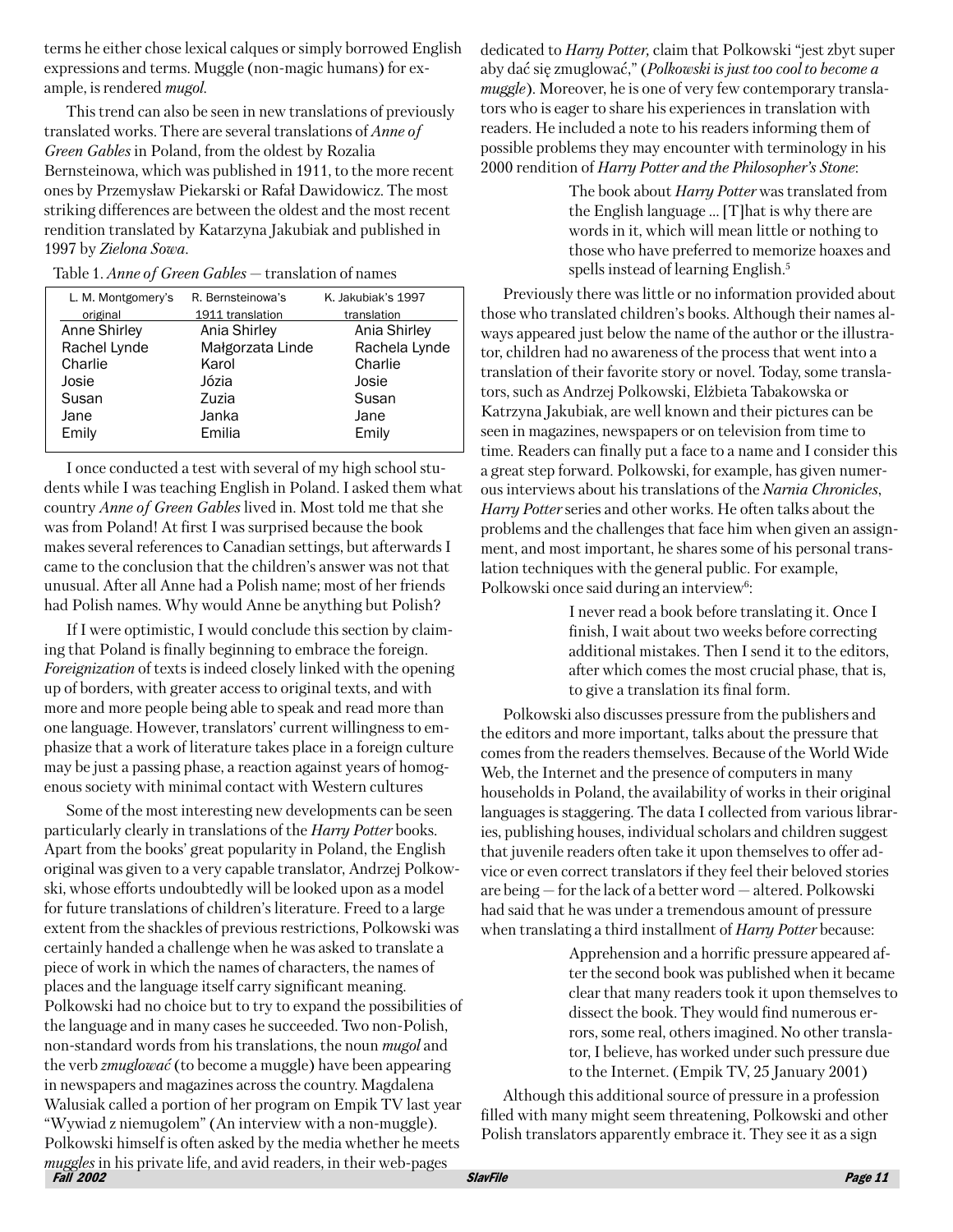that a direct relationship is being created between the reader and the translator, one that has never truly been present before. Polkowski, for one, is very excited about the close contact with his audience. He says, "It is an amazing phenomenon. Readers begin to edit the books. They do this without apologies, their theory is: our books have to be the way we want them to be!"(Empik TV,  $25$  January  $2001$ )

Despite all the new and exciting changes, Poland is also experiencing its share of the bad. Not unexpectedly, as a result of the recent political and social changes, loopholes in the system of law and in the business world exist in large numbers and allow for many forms of misconduct. Renowned translators, well established in their careers, can rest assured that their works will be credited and compensated. But what about young translators who are just starting out? Well, the situation certainly could use some improvement. I learned that new publishing houses sometimes advertise for translators and when an individual appears, he or she is asked to translate a chapter in order to prove his or her capabilities. The chapter then, is kept and the translator never hears from the publisher again. The next step is easy to imagine: more individuals come to apply for a job and a book is completed without anyone receiving credit or being paid. Thus we have the alarming growth of a mass-translation market where literary works are of extremely poor quality due to the many different styles and competence levels of individual translators.

Piracy is also a problem in the post-Communist publishing economy in Poland, and certainly a deficient legal system has made this possible. Editions of bestsellers are distributed without any credit given to their authors, illustrators and certainly not to their translators. Some books are simply copied and sold by pavement vendors and small bookshops in return for their promise not to tell the authorities. The most serious threat of piracy looms over poetry, popular novels and children's books. Phenomena such as soaring prices and shrinking networks of serious bookstores do not help to ease the transition from long repressed demand to a market economy. This situation provides stronger incentives for illegal book-selling and book-copying activities. Since the market is so disorderly at the moment, translation contracts for the younger generation of translators are hard to come by and often involve a one-time payment, without the inclusion of royalties or any real control. On the one hand, established translators are doing well and can negotiate with their publishers or publishing houses, but on the other, there is little more than a single paycheck for those who are just starting out.

Despite the elimination of state control, the production and consumption of books in Poland have more or less remained at the same level. But the patterns and practices of translation have indeed changed. Not only is translation moving forward with the avalanche of new, foreign language books being published, but the interest in the field of translation studies is beginning to grow. One can only hope that the good will outweigh the bad, and Poland will manage to create positions, which can only be filled by competent translators.

**Translator Profile** Continued from page 5

summarize. The work taught me more about the country and people than I'd ever known before, good and bad. For a few years the project took more of my time than Russian translation did. Eventually it was phased out.

All this time I had never been to Georgia and wondered if I ever would, although penpals and colleagues there kept hinting at the possibility. It's true that, being an armchair linguist, I'd never tried very hard. On four occasions my family hosted Georgian members of Soviet groups visiting Tucson, and they too promised to bring me to Georgia "ert mshvenier dghes"—one fine day.

That day finally came. The year 1987 marked the 150th birthday of Ilia Chavchavadze, the writer and political leader revered as the father of modern Georgia, and his people threw a huge 10-day celebration. Numerous Russian celebrities and a dozen foreign Georgianists were invited, including me.

At the Tbilisi airport, friends from the Tucson visits welcomed me with hugs and kisses, and a TV reporter grabbed me for an interview before they whisked me away. Amid all the near-compulsory hospitality that dominated so much of my visit there, my friends offered welcome interludes of respite, and I even had a few clumps of hours to roam the town on my own.

As it turned out, a lot of people in Georgia already knew about me, and after reporters accosted me a couple more times the word spread. I was a kind of novelty. Not very many non-Georgians in the world know the language even now; back then a Georgian-speaking American was almost unheard-of. I confess it was great fun to be famous for a while. But the high point was yet to come.

So far my public remarks were casual and off-the-cuff sound bites, as my hosts had assured me I need not prepare a formal speech. Then, on the afternoon of the closing day, they asked me to prepare some remarks for the televised finale in the grand auditorium of the Philharmonic that evening. It wasn't hard to write, thanks to my VOA experience, and I finished polishing it on the bus to the Philharmonic.

So I was perfectly calm when the emcee announced me as the next speaker. What I hadn't expected was the crowd's thunderous welcome as I stepped up to the podium, their emotional reactions to my simple sentiments, and more thunder at the end. And the lionizing kept on going, the last few days of my visit. I reflected later that more people knew me in Georgia than will ever know me here at home.

That was my first and so far only visit to Georgia, despite several invitations to take part in conferences and the fact that dealings with the country are vastly easier now. In recent years the Georgian people have suffered terrible turmoil, civil strife and even warfare. Yet I can't help believing that they will one day surely find their way to the bright destiny that is their birthright.

Kim may be reached at kbtrans@cox.net

A longer version of this article may be found in the SlavFile area of the SLD website: www.americantranslators.org/divisions/SLD/ slavfile. html Highly recommended!

Continued on page 13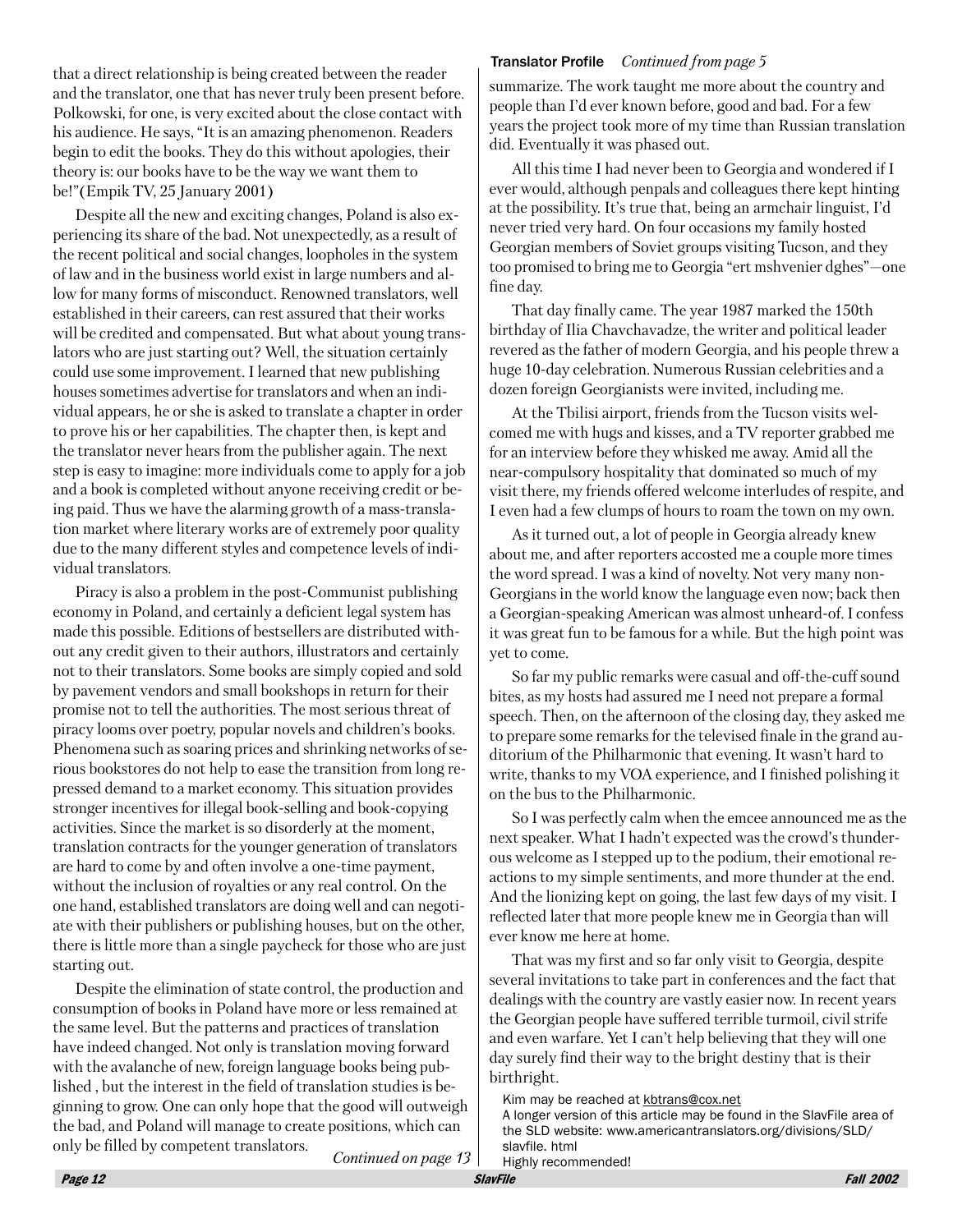## **The Slovist**

#### Hi all:

About four times a year I interpret at a board meeting. Aside from the eight board members, there are invitees, but sometimes people show up uninvited. This is what happened on one such occasion.

"You are not welcome here," was said to someone who was not supposed to attend Board meetings for some (unknown to me) sins of the past. Olga (not her real name) was interpreting; I was listening. She said: Вы здесь не желанный визитер.

Later she asked me how I would interpret this phrase. I suggested: Ваше присутствие здесь не желательно. Probably, this is not the best possible interpretation, and I am hoping you can suggest something better.

I must admit that during my last interpreting assignment, I was at a loss for an acceptable interpretation more than once. Perhaps, I was just having one of those days...

Here are some examples from my notes and suggested interpretations:

Мы решили не рубить с плеча, вначале проанализировать ситуацию.

My suggestion: **Rather than shooting from the hip, we de**cided to analyze the situation first.

It's just an idle remark  $-$ Это я так про между прочим.

Как бы то ни было, мы должны принять решение. Be that as it may....

"Sorry, I was out of line" said an engineer after being reprimanded by the chairman for making a rather rude remark during the meeting. I very much wanted to interpret this phrase using the exact Russian equivalent of  $I$  was out of line. But, as you all well know, there is never enough time to think during interpretation (duh), so I just said: Извините, виноват.

The meeting lasted for three days and after it was over, there was a closing banquet at which I, a very tired interpreter, didn't have a chance to get a bite to eat (what else is new!), but I did take some more notes. Here are some of them:

Toast: We walk the walk and talk the talk. I was a bit taken aback at first then said: **У нас слово не расходится с делом.** I think it's a correct translation and I can use it in the future.

Дорог не подарок - дорого внимание. I know the English equivalent of this expression, and I want to mention it here: It's not the gift  $-$  it's the thought that counts.

*The proof is in the pudding.* My suggestion: Все проверяется на практике.

Two days later I arrived home, tired and sleepy. The next day I got a short translation job (some marketing brochure). I opened it and started reading. One of the paragraphs began as

Raphy Alden

follows: "Our company is a lead dog providing a customer-centric proactive solution to your problems." I said to myself: Who do they (writers) think we (translators) are? Magicians? They expect us to translate everything they write so that it makes sense no matter how badly it is written. Well, sometimes it does take magic, doesn't it?

#### Suggestions from our colleagues:

Dov Lederman wrote:

Вскоре все благополучно забыли про скандал. The благополучно here simply means fortunately, meaning that the scandal was fortunately forgotten.

Поломали все что можно. They broke everything they could lay their hands on.

Siân Freck suggested the following translation for:

Гуляй пока гуляется. Make hay while the sun shines.

Cheers.

## $R.A$

Slovist, Raphy Alden, can be reached at raffialden@aol.com.

#### Continued from page 12 **Harry Potter**

<sup>1</sup> Lewandowicz, Grażyna and Michał Zając (1994). "Those Who Sow and Those Who Harvest." Bookbird, Vol. 32, No. 1.

<sup>2</sup> Bussewitz, Wolfgang (1978). "The Role of Soviet Children's Literature in the GDR." In Children's Books in Translation. Gote Klingberg, Mary Orvig, Stuart Amor eds. Stockholm: Almqvist & Wiksell International.

<sup>3</sup> The Adventures of Pelle with no Tail.

<sup>4</sup> Rowling, J. K. Harry Potter i kamień filozoficzny.

A. Polkowski trans. Poznań: Media Rodzina

<sup>5</sup> Unless otherwise indicated all of Polkowski's quotes are my own translations.

<sup>6</sup> This interview was conducted by *Prorok Sieciowy* and is available on the Web at http://prorok.civ.pl

<sup>7</sup> Empik TV, January 25, 2001

Anna Chilewska, is a Ph. D. candidate at the University of Alberta in Edmonton at the department of Slavic socio-linguistics and Translation Studies. Her current research focuses on translation of children's literature in Poland and Russia, censorship and propaganda in the translation of children's literature, and women in horror films.

She can be reached by e-mail at annac@ualberta.ca or aniachile@yahoo.com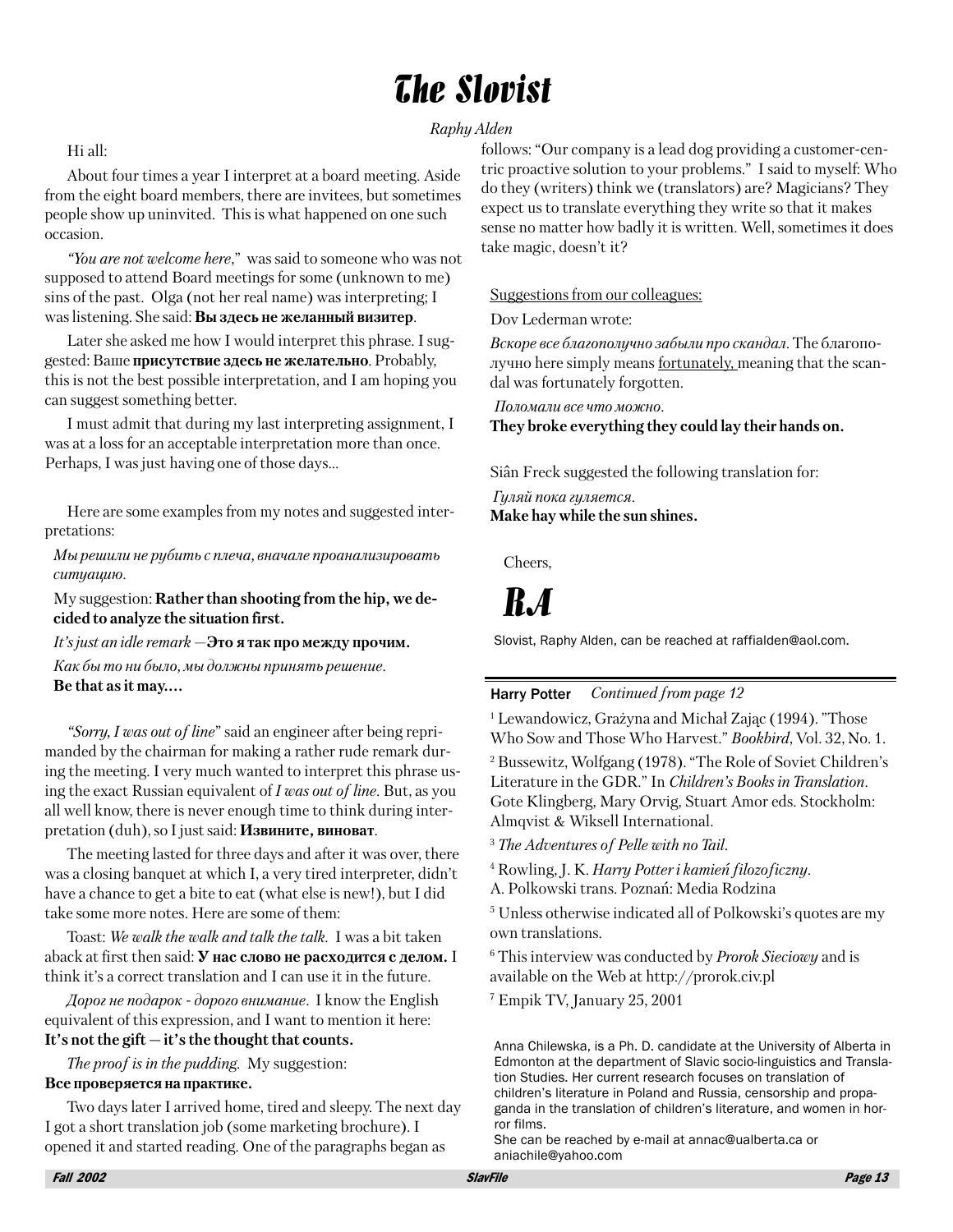# **Software Review**

#### **MultiLex 3.5 Fails to Live up to Expectations**

Galina Raff

Several years ago, I bought the previous version of the MultiLex dictionaries (version 2) after reading about it in *SlavFile* and since then have used it almost daily. The one serious drawback of the previous version involved the CD-ROM: it was awkward having to take the MultiLex CD out of the CD-ROM drive when the drive was needed for another purpose. I bought an additional CD-ROM drive for my latest PC just to have access to MultiLex 2 at all times.

I purchased the latest MultiLex edition, version 3.5, on a recent trip to Moscow in June. Unlike previous versions, this latest edition can be installed on a hard drive. Otherwise, the program has the same intuitive and well-developed interface, which allows global searches in any or all installed dictionaries for a Russian or English word or a combination of words.

MultiLex 3.5 comes on several CDs, and the subject dictionaries can now be purchased separately and added on as needed. I paid about \$80 for four dictionaries: Новый Большой англо-русский словарь под редакцией Апресяна, Вычисли*тельная техника*, 10,000 words (Англо-русский толковый словарь терминов и сокращений по вычислительной технике, Интернету и программированию. Э.М. Пройдаков, Л.А. Теплицкий), Экономика и право, 150,000 words (Англорусский словарь по экономике и финансам, А.В. Аникин; Англо-русский юридический словарь, «Руссо»; Русскоанглийский юридический словарь, И.И. Борисенко, В.В. Саенко), Б.Г. Федоров Новый англо-русский банковский и экономический словарь, 15,000 терминов.

The most valuable of the newly added dictionaries is the New English-Russian Banking and Economic Dictionary by Boris Fedorov. Dr. Fedorov (www.fedorov.ru) is a former Finance Minister who has held several important positions in the Russian government. His latest dictionary is also available as a book: Б. Г. Федоров Новый англо-русский банковский и экономический словарь, СПб.: Лимбус Пресс, ISBN 5-8370-0225-1. According to the introduction, «словарь призван задать определенный стандарт в области терминологии валютных и кредитных отношений», and I found it valuable in translating a brochure for Russian-speaking bank customers. Some of the difficult terms found were to cash (обналичить), *check bouncing* («рикошет») and *reconciliation* (приведение клиентом учета своих операций в соответствие с учетом банка).

#### **Special offer for translators**

The Smartlink Corp. (1-800-256-4814) offers a 50% discount for ATA members. The discount applies to the purchase of ParaWin, Context and Orfo software. Upgrade versions are not discounted.

Unfortunately, I cannot recommend the MultiLex 3.5 electronic dictionaries because installation is extremely difficult and because technical support is not available. Most programs published in Russia, including this one, have several levels of protection to deter software piracy. So, to install MultiLex, a user needs to know a serial number and a key word for each CD installed. As an additional precaution, another key word must be entered on first use. As I was installing four CDs, I had to locate a grand total of four serial numbers and eight keywords in four little booklets and reboot my computer eight times. One of the serial numbers listed on the product registration card was not valid, but, luckily, I learned this from the sales clerk in the Dom Knigi store who advised me to use a serial number from another dictionary. The key words are Russian and located at certain specified locations on certain pages of the small user manuals that are included with the software. Some of these pages had a header, title and three lines of additional heading material, so, for example, in the instruction "to find 3rd word on the 10th line from the top," it was not clear how to count the lines. One is forced to experiment—counting with and without the header and title. One manual, apparently, had a text re-flow during typesetting, so I had to try at least 20 key words to continue the installation. Overall, it took about 3 hours and a lot of perseverance to complete the installation.

My only hope is that MultiLex publisher *MediaLingua* will simplify installation, so that all users can benefit from this program. When I complained to the publisher in the past, however, I was told that I was "mistaken to think MultiLex software is difficult to install"

As far as I know, the latest version of the MultiLex dictionaries is not sold in the US. The publisher's web site www.multilex.ru lists stores that carry the MultiLex products in Moscow.

Galina Raff can be reached at galina raff@att.net

#### **ATTENTION UKRAINIAN TRANSLATORS! -**

Do you believe the Ukrainian language deserves consideration and respect no less than Russian or Polish, not to mention Hungarian or Finnish?

Well, there is one thing our Division can do-set up the ATA accreditation (soon to become certification) for English-Ukrainian and/or Ukrainian-English translators. This idea has been around for several years already, but that is no reason to procrastinate! However, to proclaim is much easier than to accomplish. And the first step should be to make up a list of those wishing to be accredited and those further willing to work to set up a program.

We are thus asking all those interested to send an e-mail to Vadim Khazin, our Contributing Editor (Ukrainian), at vadkhazin@cs.com stating your willingness to start the accreditation process.

We need 50 people signed up to even start. Please do not forget to mention the accreditation direction (E-U, U-E, or maybe both) that you would like to pursue.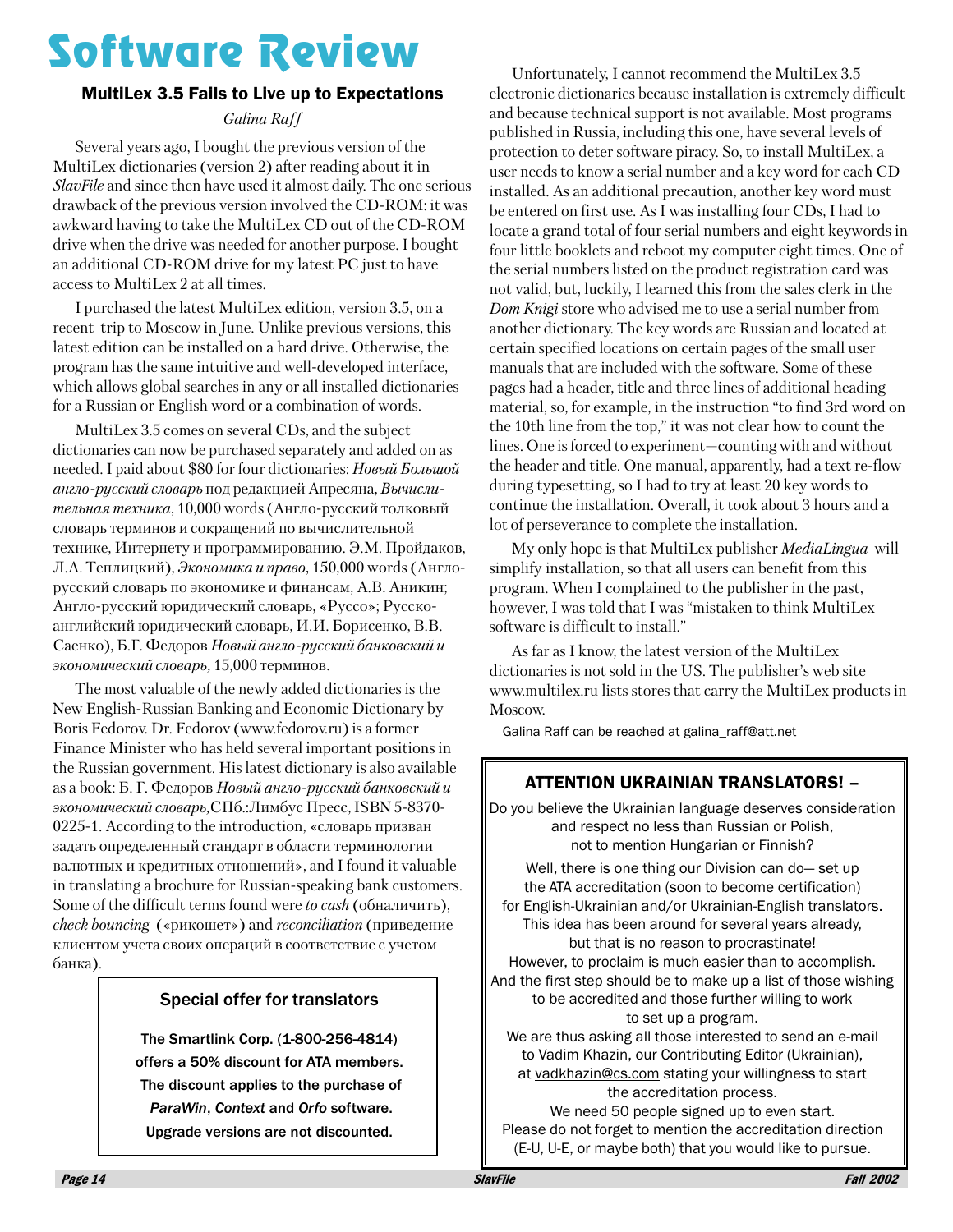#### Continued from page 1 From the Administrator

this we have Rita McGrath and Elena Goldis to thank. The SLD's two point people in Atlanta worked tirelessly until they found the perfect spot for our gathering. They are also arranging transportation. Whether you have lots of friends in the SLD or are a total newcomer, if you'll be in Atlanta, I hope you'll join us. Please sign up soon, as an early headcount is important to planning both the dinner and the transportation. If you're uncertain whether or not to sign up, please contact me. See the ad on the back cover of this issue for details.

#### The SLD in Atlanta

There is still some uncertainly in the schedule of SLD presentations in Atlanta. To view the most up-to-date program, please go to: www.atanet.org/conf2002.

**SL-1 Slavic Languages Division Annual Meeting: Thursday 1:45** This is your chance to hear what's happening in the division, to ask questions and to make suggestions for change. This is where—in odd-numbered years—new division administration is elected. This year we have something special planned. We will devote part of the session to a **Brief History of the SLD** and hope also to have an informal discussion about the market in freelance SL<>E translation.

**SL-2 Getting Down to Business: Translating Russian Finan**cial and Economic Terminology (Loren Tretyakov) I, personally, was looking forward to this session. Alas, Loren developed an irresolvable conflict and was forced to cancel. Maybe next year. The only positive thing to come out of this cancellation is that it eliminates one of our two scheduling conflicts (see SL-6 and MED-4 below for the second).

SL-3 U.S. Legal Terms: How to Say It in Russian and Ukrainian (Vadim Khazin and Boris Silversteyn): Friday 10:15 We all know how little help dictionaries are when it comes to trying to transport concepts of law across linguistic and cultural boundaries. Vadim and Boris will discuss some of the pitfalls and solutions. We're expecting an animated discussion!

SL-4 Annual Susana Greiss Lecture, "Thirty Years before the Slavic Mast: The Personal Narrative of a Literary Translator" (Michael Henry Heim): Friday 1:45. This year's Susana Greiss speaker is an accomplished literary translator and professor of Slavic Languages and Literatures at UCLA. Although the Heim translation you will see prominently displayed in book stores these days ( $My$  Century by Gunter Grass) is from the German, most of our speaker's literary translations have been from Slavic Languages. His published translations are too numerous to list here, but include works by Kundera, Ki, Aksyonov, Sokolov and Jan Neruda. For a complete listing see his web site: www.humnet.ucla.edu/humnet/slavic/html/fheim.htm.

SL-5 Transplanting Toads, Constructing Camels (Stone, Lane, Favorov, ???): Friday 3:30 Lydia Stone, Alex Lane and yours truly will, without consulting one another, translate the same poem—which may be found in this issue SlavFile Lite column on page  $9$ —and subject our work to the mercy of the crowd. Collectively we will try to come up with the *ideal* (wink) translation of said poem. We await your gentle criticism. We would like to add one more member to our panel, preferably one whose native language is Russian. If you are interested please see the *SlavFile Lite* column in this issue.

SL-6 Navigating the Cyrillic "Swamp": Understanding Encodings (Alex Lane): Saturday 1:45 Last year Alex gave a marvelous talk entitled "Recent Issues in Russian and English Translation: Avoiding the Pitfalls and Overcoming Business and Technical Challenges." When he got to the part about encoding, a certain spike in audience interest was palpable. The thought raced through the minds of many of us, "This is it, this is where I finally come to understand this issue that has cost me so many hours and deprived me of many a needed file." Unfortunately, last year there wasn't enough time to deal with this topic thoroughly. This year Alex will walk us slowly and carefully through this quagmire.

**MED-4** (in the preliminary program, but soon to be re-designated as SL-? and rescheduled, we hope, to avoid conflict with SL-6) A Crash Course in Inferential Statistics and Experimental Design for Translators (Lydia Stone): currently *scheduled at* Saturday 1:45 This talk is based on Lydia's presentation at ATA's Medical Translation and Interpreting Seminar back in May, but has been tailored to be more specific to Russian. Using examples from Russian scientific writing, Lydia will help the uninitiated make sense of the terminology associated with experimental design and inferential statistics, a frequent stumbling block for translators, especially those working in the biological and social sciences.

SL-7 The Influence of English Syntax on Nominal and Adjectival Word-Formation Models in Technical Russian (Michael **K. Launer): Saturday 3:30** Here's an opportunity to roll up your sleeves and get down to the linguistic nitty-gritty of Russian technical writing. Launer will examine changes in word formational patterns in Russian technical writing.

SL-8 Son of False Cognates: More Russian>English "Relatives" That Go Their Own Way (Steve Shabad): Saturday 4:15 Last year Steve gave the father (or was it the mother?) of this talk. It generated lively discussion, came with a very useful handout, and explored false cognates that even experienced translators are in constant danger of tripping over. This topic turned out to be too huge to be covered adequately in one session. Thank goodness we get to continue it this year.

**SL-?** It is our hope that we will be able to add one more session to the SLD lineup. Please check the ATA site for updates.

SLD Administrator Nora Favorov can be reached at norafavorov@earthlink.net or 407-679-8151.